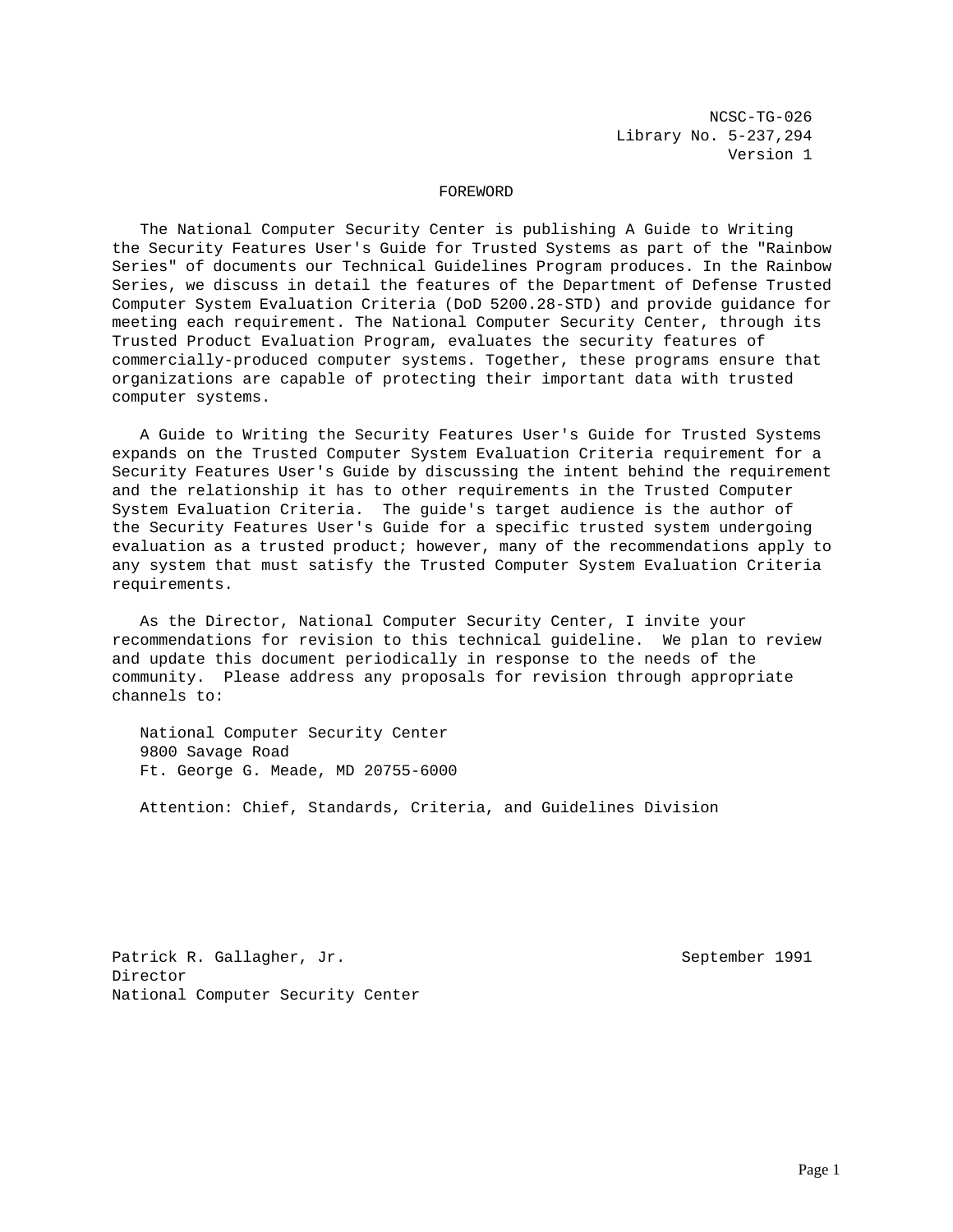# ACKNOWLEDGEMENTS

 The National Computer Security Center expresses appreciation to David M. Chizmadia as project manager and principal author of this document.

 We also thank the evaluators, vendors and users in the United States computer security community who contributed their time and expertise to the review of this document.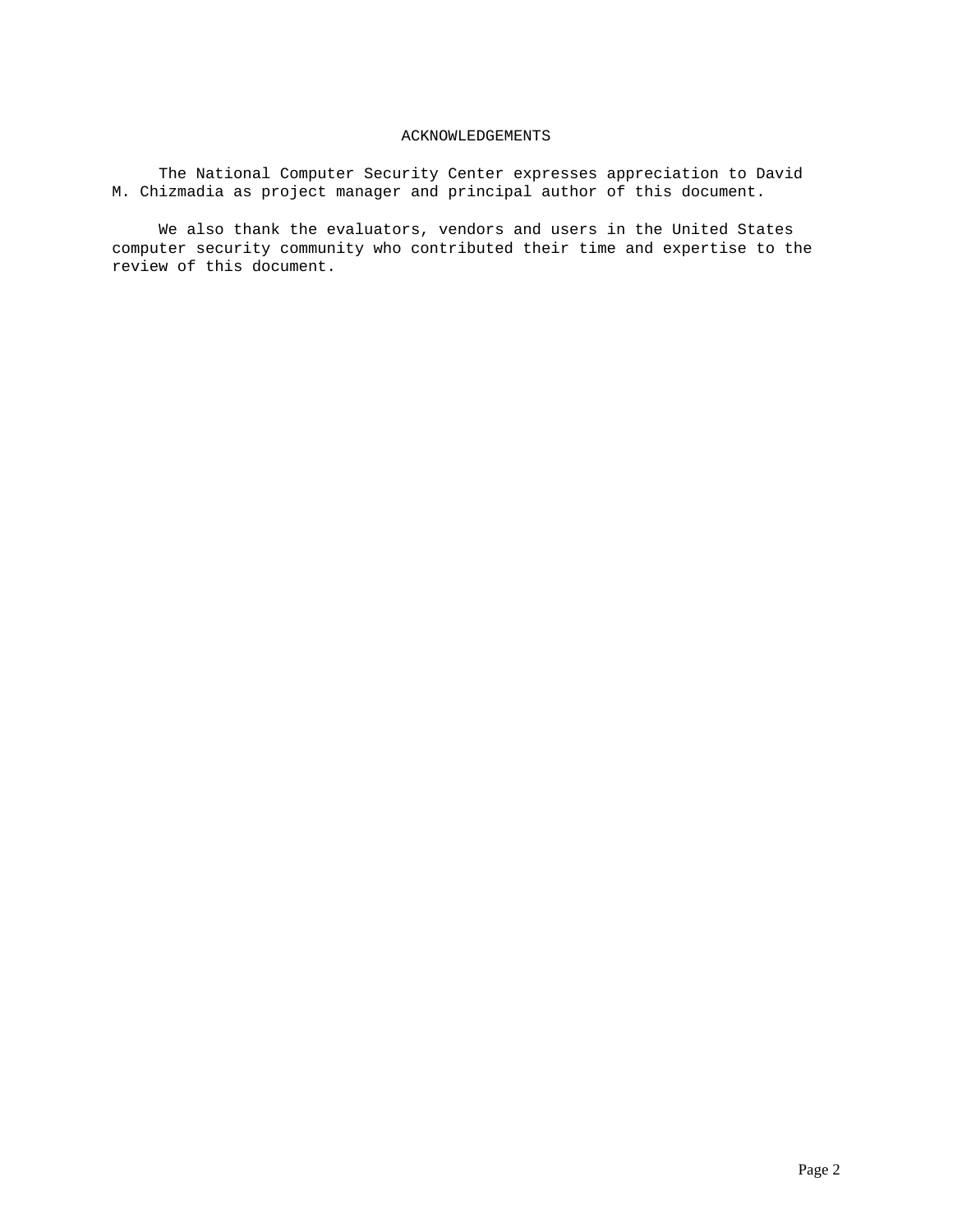| CONTENTS                                                                                                                                                                                                                                                                                                                                                        |                                                              |
|-----------------------------------------------------------------------------------------------------------------------------------------------------------------------------------------------------------------------------------------------------------------------------------------------------------------------------------------------------------------|--------------------------------------------------------------|
| FOREWORD<br>ACKNOWLEDGMENTS                                                                                                                                                                                                                                                                                                                                     | i<br>iii                                                     |
| 1.<br>INTRODUCTION<br>1.1 PURPOSE<br>1.2 SCOPE<br>1.3 ORGANIZATION                                                                                                                                                                                                                                                                                              | $\mathbf{1}$<br>$\mathbf{1}$<br>$\mathbf{1}$<br>$\mathbf{1}$ |
| 2.<br>DEVELOPING THE SECURITY FEATURES USER'S GUIDE<br>2.1<br>AUDIENCE AND PACKAGING<br>2.2 PRESENTATION<br>2.3 CONTENT<br>2.3.1 TECHNICAL SECURITY POLICY<br>2.3.2 IDENTIFICATION AND AUTHENTICATION<br>2.3.3 DISCRETIONARY ACCESS CONTROL FACILITY<br>2.3.4 ELECTRONIC LABELS<br>2.3.5 MANDATORY ACCESS CONTROL FACILITY<br>2.3.6 TRUSTED FACILITY MANAGEMENT | 3<br>3<br>5<br>5<br>6<br>7<br>9<br>10<br>12<br>14            |
| 3.<br>EXAMPLES OF SFUG PRESENTATION STYLES<br>THE FEATURE-ORIENTED SFUG<br>THE TASK-ORIENTED SFUG                                                                                                                                                                                                                                                               | 15<br>16<br>24                                               |
| <b>BIBLIOGRAPHY</b>                                                                                                                                                                                                                                                                                                                                             | 31                                                           |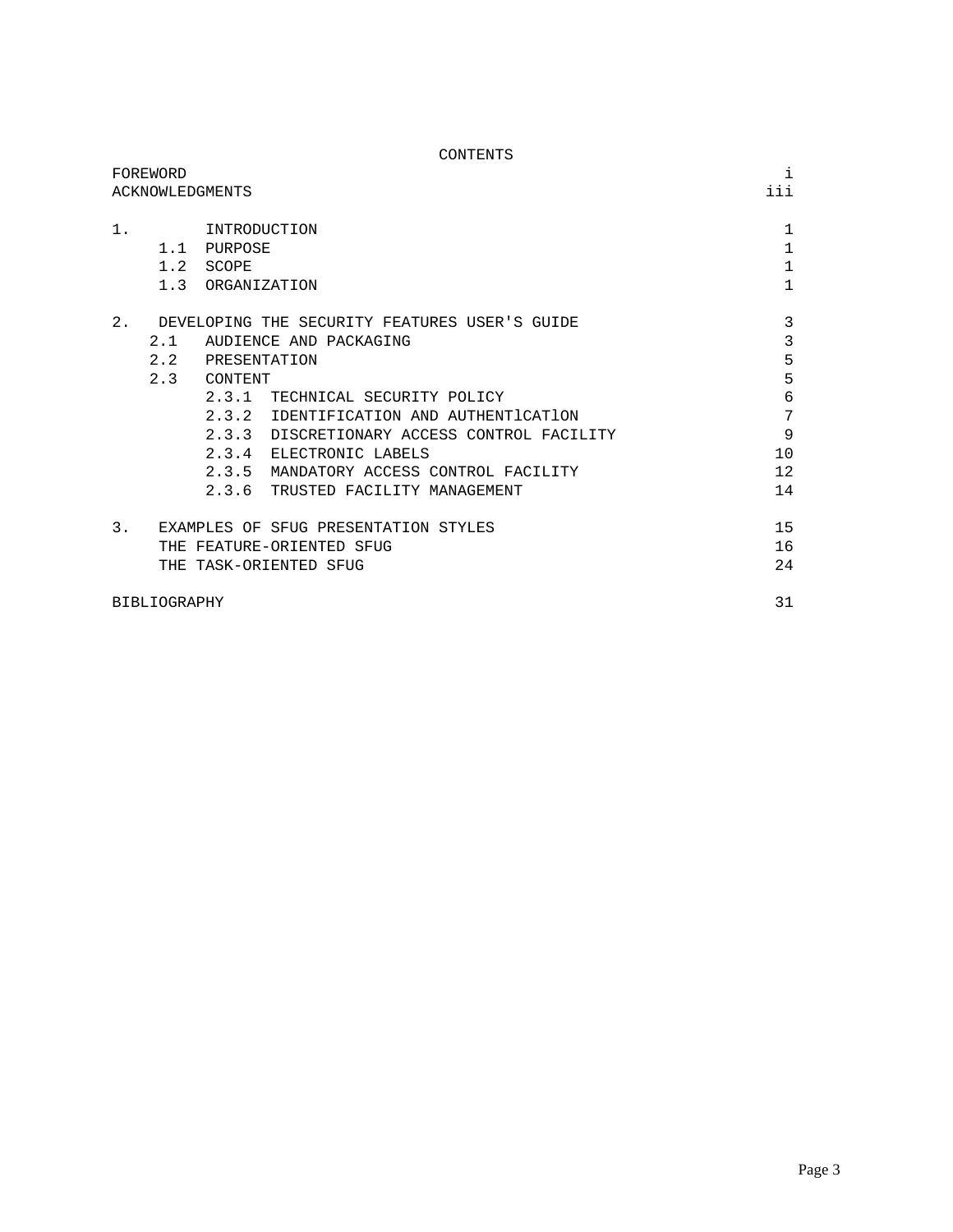#### 1. INTRODUCTION

#### 1.1 PURPOSE

 This guideline explains the motivation and meaning of the Department of Defense Trusted Computer System Evaluation Criteria (TCSEC) requirement for a Security Features Users Guide (SFUG), which reads as follows:

 "A single summary, chapter, or manual in user documentation shall describe the protection mechanisms provided by the TCB, guidelines on their use, and how they interact with one another." [TCSEC;x.x.4.1]

 The reader is assumed to be the potential author of a SFUG; to be familiar with the basic principles of technical writing, computer science, and trusted systems; and to have a detailed understanding of the specific trusted system that will be described in the SFUG.

### 1.2 SCOPE

 This guideline identifies and discusses the considerations that influence the development and evaluation of a SFUG, such as its audience, content, and organization. It is intentionally descriptive, as opposed to prescriptive, in its discussion of the SFUG requirement. That is, it describes the various approaches to writing a SFUG that have been accepted by trusted product evaluators in the past, without making judgments about the "correct" ones to choose - although preferred approaches may be noted.

 Throughout this guideline there will be statements made that are not included in the TCSEC as requirements. These statements will fall into three categories. First, some describe a strongly recommended course of action: these statements will be prefaced by the word "should." Second, others describe one of several equally appropriate recommended courses of action: these statements will be prefaced by the word "could." Finally, a few suggest an optional course of action: these statements will be prefaced by the word "can."

# 1.3 ORGANIZATION

 The remainder of this guideline presents information that may be useful to a writer developing a SFUG. Chapter 2 discusses the developmental aspects of writing the SFUG, including the audience and possible packaging options, presentation styles, and the security topics that should be addressed in the SFUG (as derived from TCSEC feature requirements). Chapter 3 contains two example annotated outlines of SFUGs to illustrate some of the topics discussed in the body of the guideline and provide a starting point for the reader to develop a SFUG. The bibliography includes a list of the documents accepted as SFUGs for all products on the Evaluated Product List (EPL) at the time the guideline was published.

2. DEVELOPING THE SECURITY FEATURES USER'S GUIDE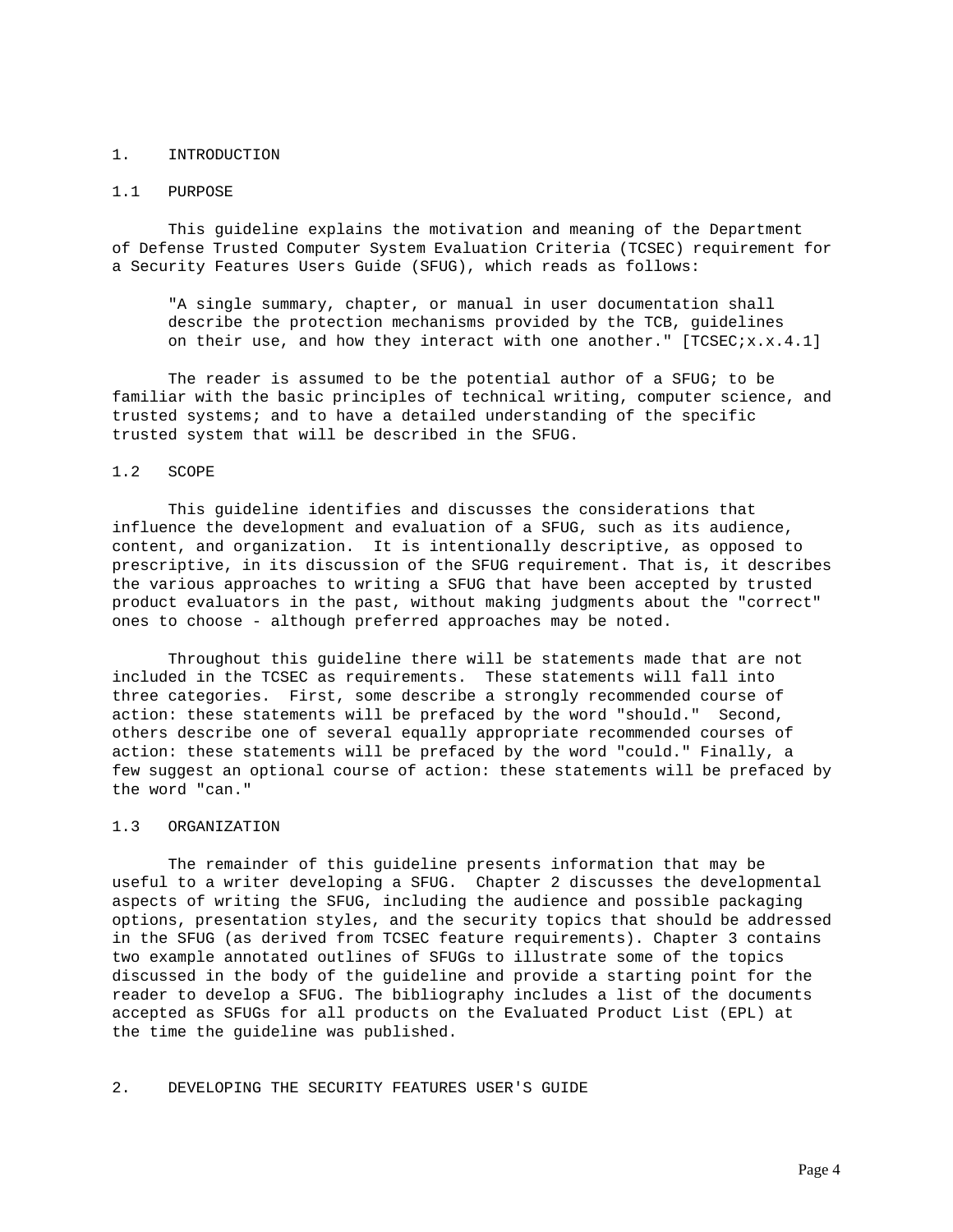The primary purpose of a SFUG is to explain how the security mechanisms in a specific system work, so that users are able to consistently and effectively protect their information. To properly communicate this information, the SFUG author must identify the audience for the SFUG and the information that audience needs to use the security mechanisms in the system and then select an appropriate way to present the information.

# 2.1 AUDIENCE AND PACKAGING

 The SFUG requirement starts with "A single summary, chapter, or manual in user documentation . . ." "User" in this context refers to a person who uses the system, but has no special privileges to affect the configuration of the system. The user for most general purpose trusted systems is often assumed to be a person with little or no computer experience, but this is not always the case. For example, the users of the UNIX(TM) system have traditionally been considered programmers or computer professionals with fairly extensive knowledge of computer concepts. In any system, the users are the audience for the SFUG and the SFUG author will have to characterize them to determine both the format and the level of discourse for the material presented in the SFUG.

 In many cases, the SFUG requirement is satisfied by changing an existing document, which is one of the reasons that the SFUG requirement is so general. As stated in the requirement, the SFUG could be:

- . A summary of the security features and user responsibilities,
- . A chapter devoted to these issues, or
- . A whole manual devoted to security.

 Some presentation schemes that previous participants in the Trusted Product Evaluation Program have used include:

- . A separate manual devoted to the general user of the system that covers the security features and responsibilities pertaining to users. This is usually the best choice when a document of this sort is already in place and the security functions have always been present in the system in some form anyway. For a system in which user services are provided by individual subsystems, one of which provides all the security functionality, and the user guide is the collection of user guides `for the individual subsystems, the SFUG would most likely be a stand-alone manual addressing only the security issues.
- . A subsection of the manual produced to satisfy the Trusted Facility Manual (TFM) requirement of the TCSEC. From a security standpoint, this is considered unwise, since it tends to make the system configuration and vulnerability information available to anyone looking for information on how to use the security features of the system. From a documentation standpoint, it seems the easiest, since it places all of the security discussion in one place and allows a certain amount of synergy in the writing process, i.e., privileged users do many of the same activities as general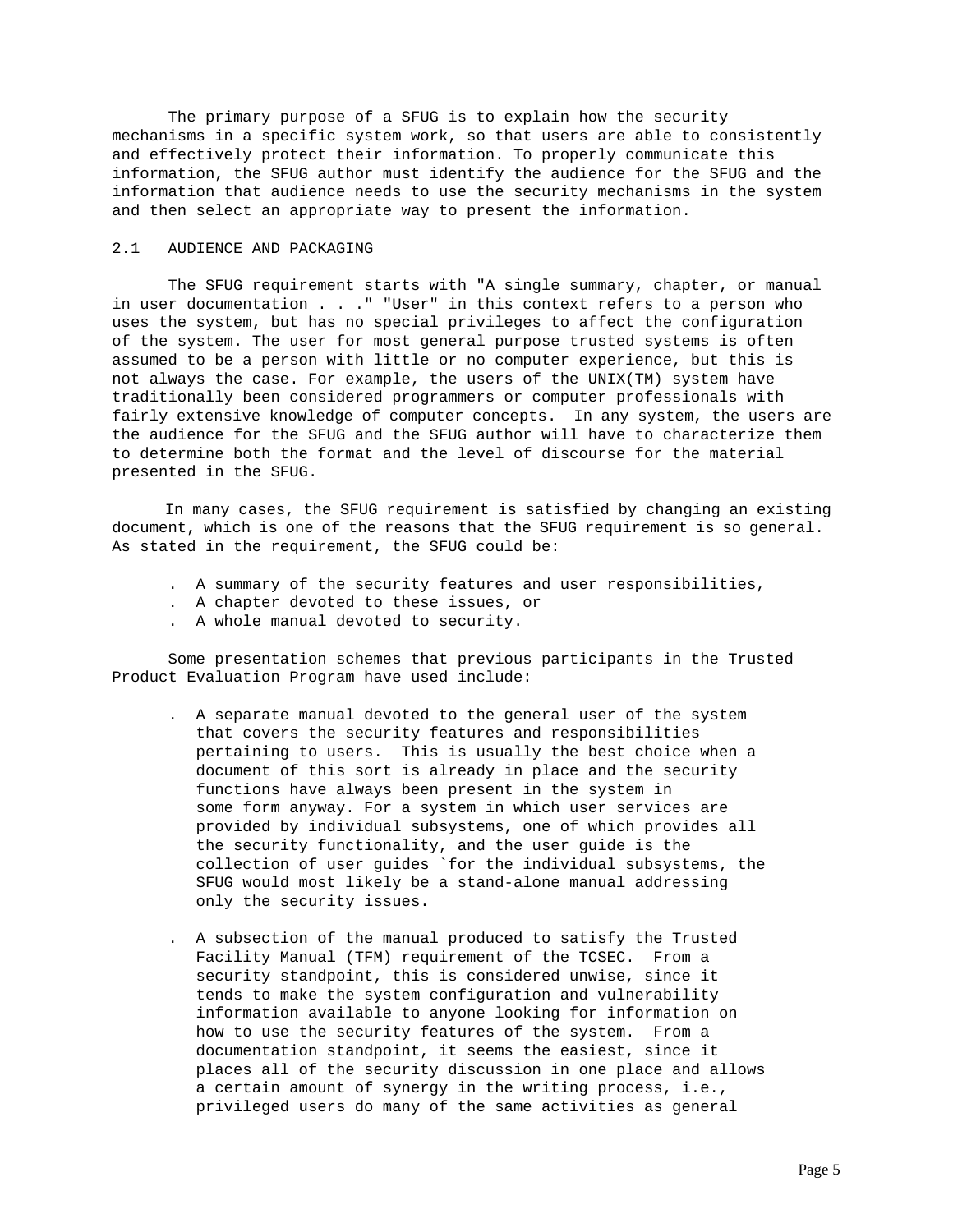users. This approach eliminates the need to document those facilities in two places.

 . A chapter or an appendix of a user manual that discusses the user's security responsibility and then provides an index to the detailed discussions of individual functions that are already part of the general user manual. An extension of this could be a small pamphlet that does the same thing but can be reproduced separately and given out as needed something like a pocket guide to system security.

 Trusted product evaluators tend to favor centralization of information, because that makes it easier to determine whether the system satisfies the TCSEC (Orange Book) requirements. Given that bias, bullet one would usually be the most preferred option, since it satisfies the requirement in one unique place. Bullet two is a less desirable option, because, in addition to the procedural security considerations, it requires some discrimination to identify which parts of the document satisfy the SFUG requirement and which parts satisfy the TFM requirement. Bullet three is least desirable for two reasons. First, it involves pointers to other information, making it more cumbersome for both evaluators and users to get to some aspects of the information. Second, there might be a tendency to make the document so terse that it excludes some information that is relevant to system security.

## 2.2 PRESENTATION

 The SFUG provides the users of the system with the necessary background and specific information to use the protection features of the system correctly. Its purpose is twofold. First, it provides the information that a user needs to enter the system and start working-within the system security constraints. Second, it explains the user's role in maintaining the security of the system. Its scope should be limited to documenting only the features available to all users and only the responsibilities that all users have for system security. To accomplish this purpose, within the scope, the SFUG should explain what security means in the system, what security features are present and why, how the features work, and how to use the features properly. The SFUG should be clear, concise, and complete to increase its readability.

 This information can be organized either by the security features present in the system or by the tasks performed by a user that require the use of these features. A feature-oriented presentation is more natural to a user who is already familiar with the system. In the SFUG, this organization would usually look like the TCSEC itself, with descriptions of each feature required by the TCSEC and explanations of the commands that make those features available to users. A task- oriented presentation is the more common approach taken in most user manuals, since it is oriented towards the specific actions that are necessary to enter a system and start working. Such a presentation will often take the form of a tutorial that describes the interactions that a user will usually have with the system, e.g., logging on, setting file access, changing the password, etc.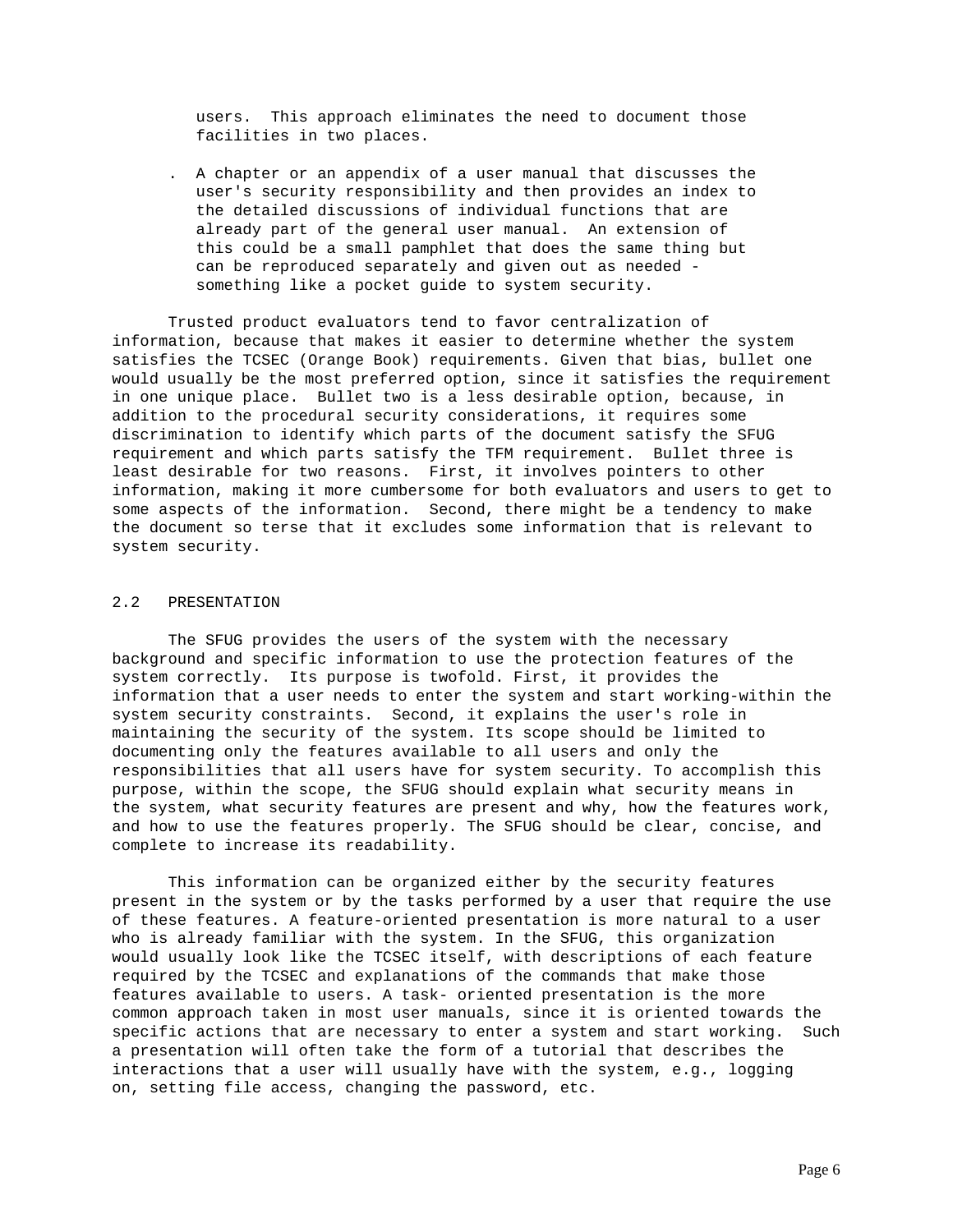## 2.3 CONTENT

 Because this guideline is devoted to explaining a TCSEC requirement, it will consider the content of a SFUG only from the perspective of the features required by the TCSEC that should be documented in the SFUG. Other security-relevant features not addressed by the TCSEC (e.g., object downgrading or network commands) might also be included in the SFUG, but will not be discussed in this guideline.

 The remainder of this section will list the features required by the TCSEC, identify the specific requirements that define them, and discuss how they apply to the SFUG. Many of the requirements cited use the acronym TCB, which expands to Trusted Computing Base. As defined in the TCSEC, the TCB is:

> "The totality of protection mechanisms within a computer system -- including hardware, firmware, and software -- the combination of which is responsible for enforcing a security policy. A TCB consists of one or more components that together enforce a unified security policy over a product or system. The ability of a TCB to correctly enforce a security policy depends solely on the mechanisms within the TCB and on the correct input by system administrative personnel of parameters (e.g., a user's clearance) related to the security policy." [TCSEC, p. 116]

#### 2.3.1 TECHNICAL SECURITY POLICY

 The technical security policy is the description of the access control model that the system enforces. This description can be either informal or formal for classes C1 through B1, but classes B2 to A1 must have a formal description. The TCSEC design documentation requirement mandates that the informal description exist for all criteria classes where it states:

> "Documentation shall be available that provides a description of the manufacturer's philosophy of protection . . .,` [x.x.4.4]

 Starting at B1, the design specification and verification requirement strengthens this notion of a technical security policy with the explicit requirement that:

> "An informal or formal model of the security policy supported by the TCB shall be maintained over the life cycle of the ADP system and demonstrated to be consistent with its axioms." [x.x.3.2.2]

 At class B2, the design specification and verification requirement is changed to mandate a formal technical security policy model. Classes B3 and A1 incorporate new requirements for additional supporting documentation that makes it possible to trace the basis for each feature in the system from the technical security policy to the implementation.

 In the context of the TCSEC, neither the philosophy of protection nor the formal model have to be available to the user; however, the fact that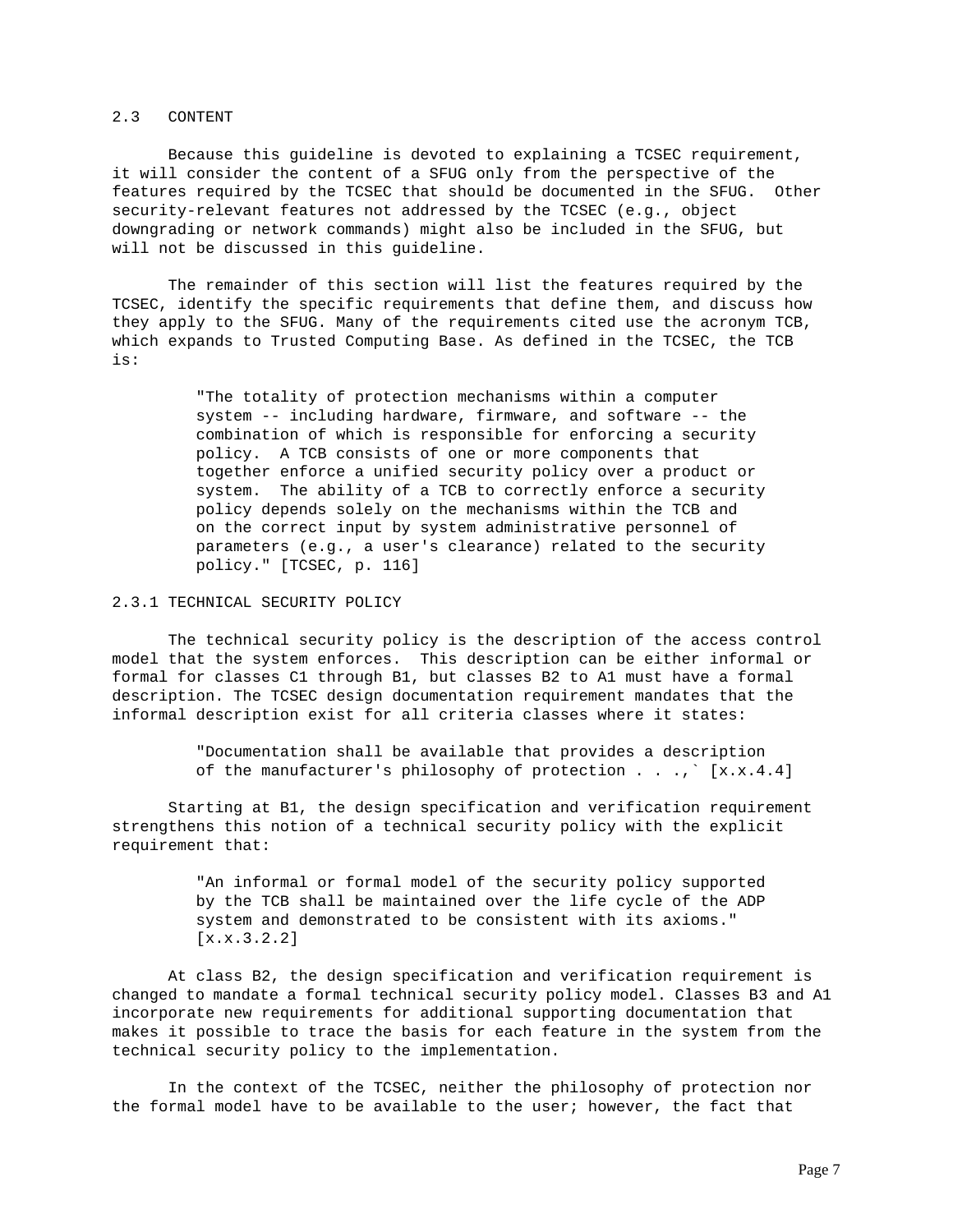the features of the system flow from these fundamental statements makes either one an appropriate starting point for describing how the system works. The philosophy of protection is probably the better choice for the SFUG, since it is usually written in a more intuitive style than a precisely stated security policy statement. In either case, the technical policy would be presented early in the SFUG to provide the overall context for the rest of the discussion, effectively becoming the thesis for the SFUG.

### 2.3.2 IDENTIFICATION AND AUTHENTICATION

 The single largest and most crucial section of the SFUG, both from the perspective of the TCSEC and of overall system documentation, is the section that discusses how users identify and authenticate themselves (i.e., logon) to the system. The process of identification and authentication (I&A) defines the identity of the subject that the TCB creates to act on the user's behalf. For division B and A multilevel systems, the I&A process defines the upper and lower bounds on the security level of the subject as well. All subsequent access control decisions depend on this information being correct. The SFUG should therefore be very specific in describing both the I&A procedures and the user's responsibilities for protecting any information that is expected to be kept secret (e.g., passwords or personal identification numbers).

 The TCSEC requirement for division C computer systems is shown below, with bold type showing the C2 requirements that go beyond those at C1.

> "The TCB shall require users to identify themselves to it before beginning to perform any other actions that the TCB is expected to mediate. Furthermore, the TCB shall use a protected mechanism (e.g., passwords) to authenticate the user's identity. The TCB shall protect authentication data so that it cannot be accessed by any unauthorized user. The TCB shall be able to enforce individual accountability by providing the capability to uniquely identify each individual ADP system user. The TCB shall also provide the capability of associating this identity with all auditable actions taken by that individual." [2.2.2.1]

 Based on this requirement, the SFUG for a division C system should describe the identification process, including the use of a protected authentication mechanism. To complement the protection that the TCB must give the authentication data, the SFUG should make it clear that the user must protect the data too, for example, by not sharing a password with other users or writing it down on a sheet of paper next to the terminal.

 For divisions B and A, the addition of multiple security levels changes the requirement, primarily by requiring the use of a user's clearance as a bound on the security label of any subject that the TCB creates for that user. The B1 requirement, which does not change for the higher classes, is shown below, with bold type showing additional wording and struckout type showing wording that was deleted.

> "The TCB shall require users to identify themselves to it before beginning to perform any other actions that the TCB is expected to mediate. Furthermore, the TCB shall maintain authentication data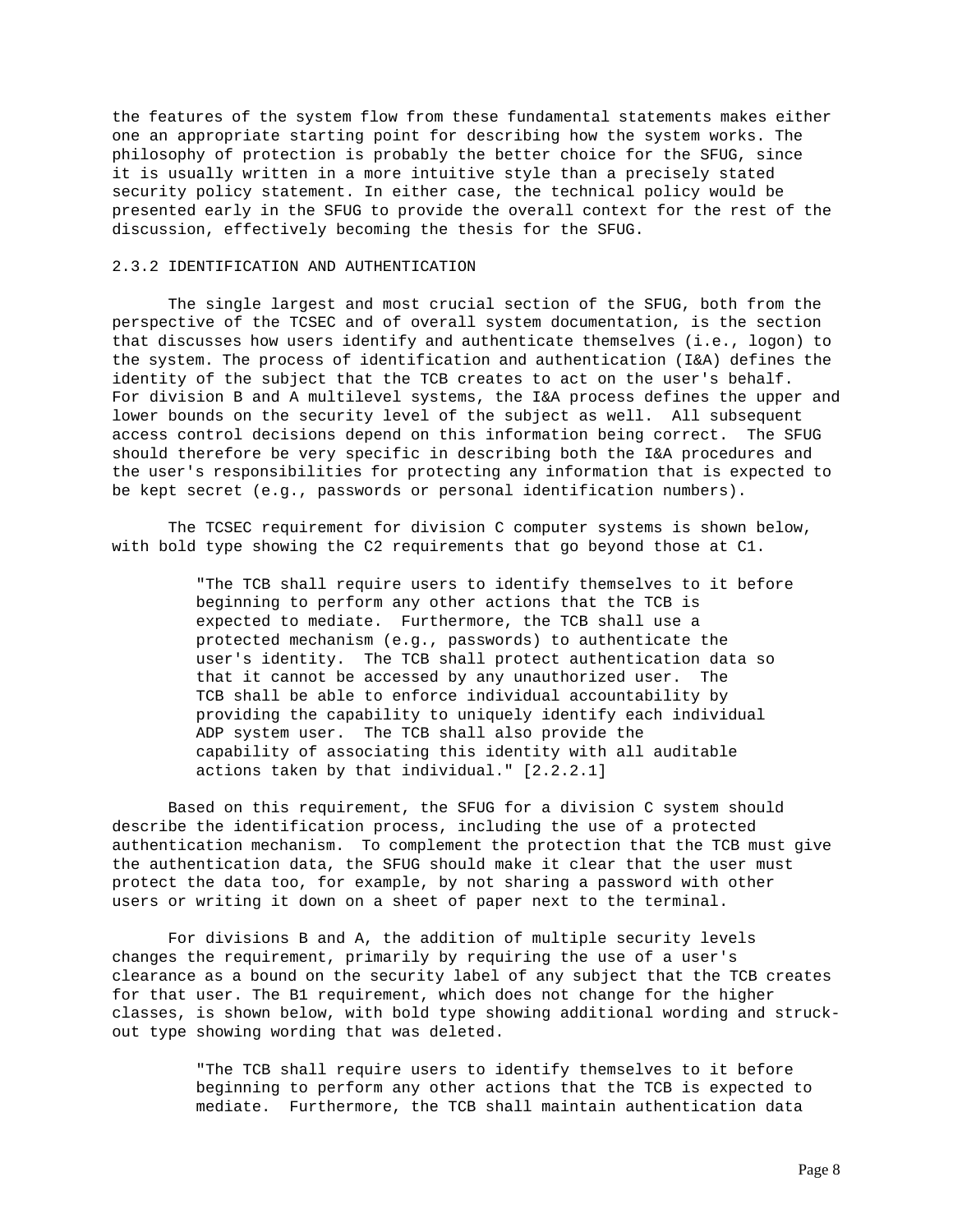that includes information for verifying the identity of individual users (e.g., passwords) as well as information for determining the clearance and authorizations of individual users. This data shall be used by the TCB to authenticate the user's identity and to ensure that the security level and authorization of subjects external to the TCB that may be created to act on behalf of the individual user are dominated by the clearance and authorization of that user. The TCB shall protect authentication data so that it cannot be accessed by any unauthorized user. The TCB shall be able to enforce individual accountability by providing the capability to uniquely identify each individual ADP system user. The TCB shall also provide the capability of associating this identity with all auditable actions taken by that individual." [3.1.2.1]

 For all division B and A systems, the SFUG should incorporate a discussion of the relationship between a user's clearance (i.e., his or her general authorization to see information of a particular sensitivity-whether or not it is electronic) and the security level that the TCB associates with a particular subject (e.g., computer process or interactive session) that is acting on that user's behalf. Additionally, the practical consideration of how to establish the security level of that subject, for example, by using a logon option or a specific terminal, should be explained in the SFUG.

 Starting at B2, there is an additional requirement for a trusted path to strengthen the confidence of both the user and the TCB that, the I&A process is happening correctly. This requirement is shown below in both the B2 and B3/A1 forms.

> "The TCB shall support a trusted communication path between itself and user for initial login and authentication. Communications via this path shall be initiated exclusively by a user." [3.2.2.1.1(B2)]

"The TCB shall support a trusted communication path between itself and users for use when a positive TCB-to-user connection is required (e.g., login, change subject security level). Communications via this trusted path shall be activated exclusively by a user or the TCB and shall be logically isolated and unmistakably distinguishable from other paths." [3.3.2.1.1 (B3/A1)]

 Trusted path is useless if it is not used; therefore, the SFUG should be written so that the user understands how to initiate the trusted path, especially at logon, and why it is important to do so. For systems that satisfy the B3 trusted path requirement, the SFUG should also explain how the initiation of a trusted path during a session, whether by the user or the TCB, affects the currently running subject, as well as how to recognize the trusted path.

### 2.3.3 DISCRETIONARY ACCESS CONTROL FACILITY

 The discretionary access control (DAC) facility provides the mechanism by which the individual user can control access to his or her data. Some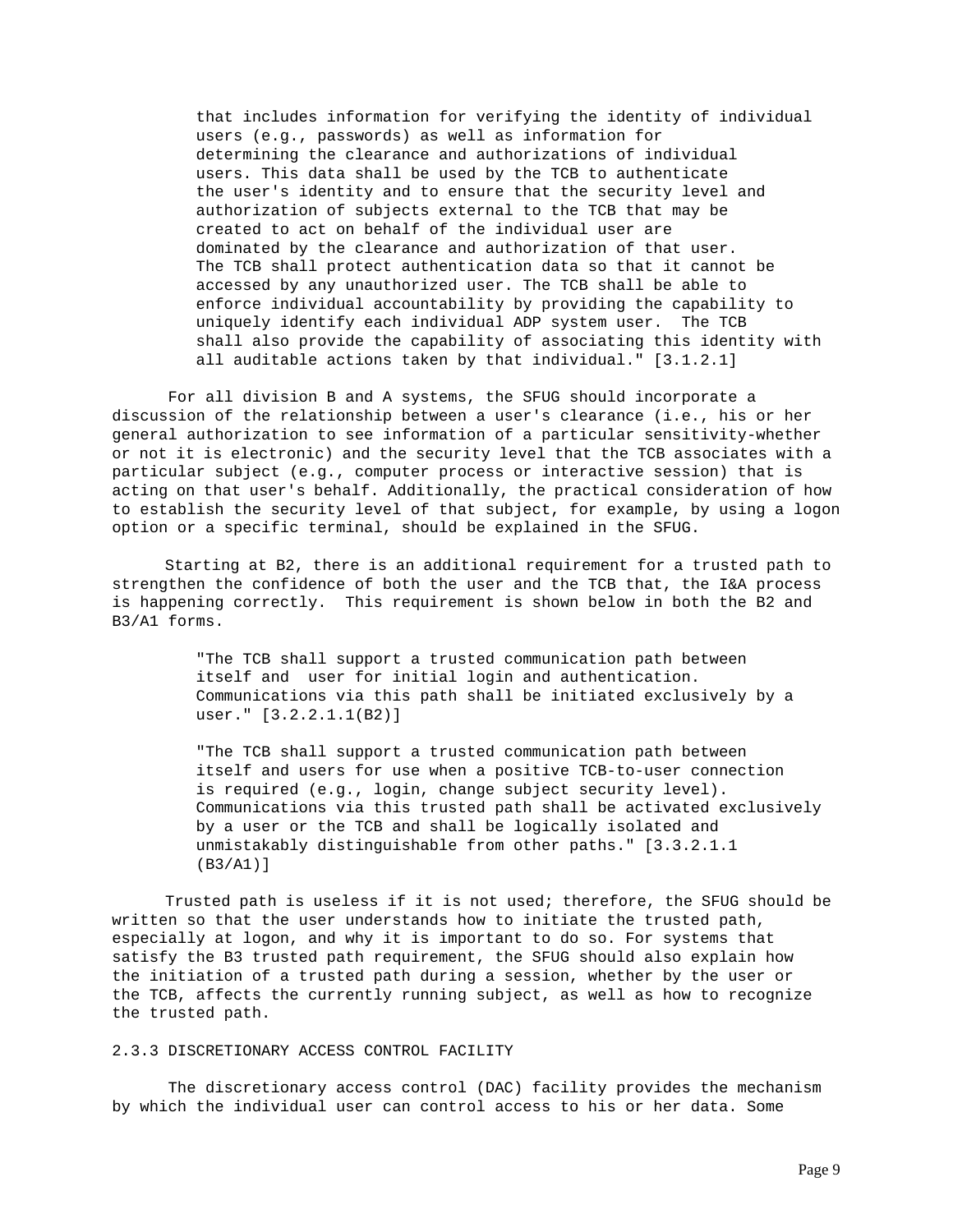form of DAC is required for every class of the TCSEC. After the procedures for identifying and authenticating themselves to the system, the DAC facilities will be the aspects of the system security of most interest to most users.

The DAC facility is first defined by the C1 DAC requirement that:

"The TCB shall define and control access between named users and named objects (e.g., files and programs) in the ADP system. The enforcement mechanism (e.g., self/group/public controls, access control lists) shall allow users to specify and control sharing of those objects by named individuals or defined groups or both." [2.1.1.1]

 At C2 this requirement is enhanced to read (bold type shows added words):

"The TCB shall define and control access between named users and named objects (e.g., files and programs) in'the ADP system. The enforcement mechanism (e.g., self/group/public controls, access control lists) shall allow users to specify and control sharing of those objects by named individuals, or defined groups of individuals, or by both, and shall provide controls to limit propagation of access rights. The discretionary access control mechanism shall, either by explicit user action or by default, provide that objects are protected from unauthorized access. These access controls shall be capable of including or excluding access to the granularity of a single user. Access permission to an object by users not already possessing access permission shall only be assigned by authorized users." [2.2.1.1]

 After this it remains the same until B3, when it is changed to read (bold type shows added words, struck-out type shows deleted words):

> "The TCB shall define and control access between named users and named objects (e.g.,files and programs) in the ADP system. The enforcement mechanism (e.g., access control lists) shall allow users to specify and control sharing of those objects, and shall provide controls to limit propagation of access rights. The discretionary access control mechanism shall, either by explicit user action or by default, provide that objects are protected from unauthorized access. These access controls shall be capable of specifying, for each named object, a list of named individuals and a list of groups of named individuals with their respective modes of access to that object. Furthermore, for each such named object, it shall be possible to specify a list of named individuals and a list of groups of named individuals for which no access to the object is to be given. Access permission to an object by users not already possessing,,access permission shall only be assigned by authorized users. [3.3.1.1]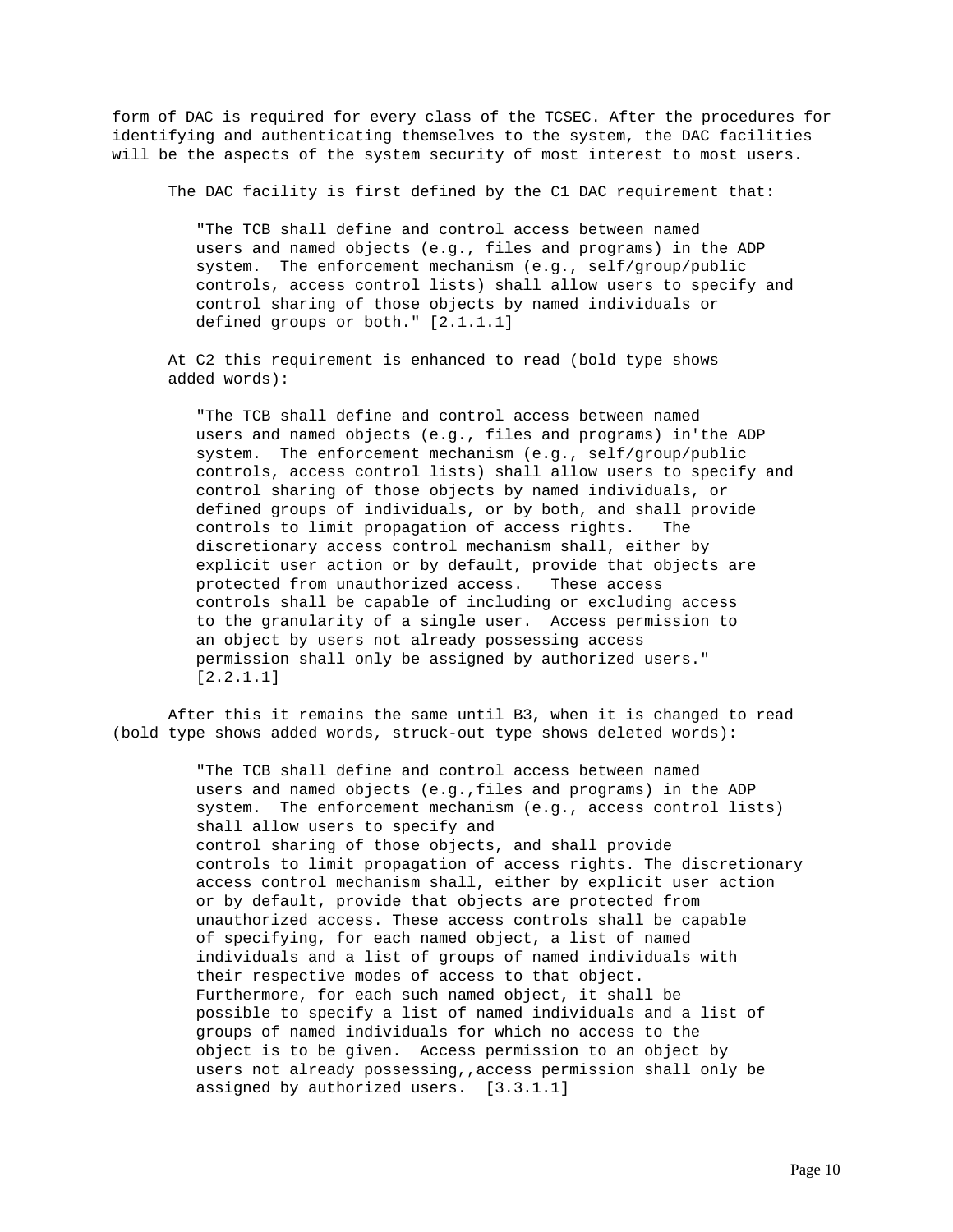For any version of this requirement, the goal for the SFUG author is the same - to describe to users how to use the DAC enforcement mechanism to control access to the objects that they own. The SFUG should provide enough information for the user to understand what a named object, a named user, and a group are, as well as what types of objects can be controlled with DAC. It should also explain how a new user or group is defined to the system. The SFUG should also describe the process by which access rights are initially determined and then propagated. Finally, the SFUG should describe the system commands and procedures for using the DAC facility.

### 2.3.4 ELECTRONIC LABELS

 The distinguishing feature of all division B and A computer classes is the electronic label. An electronic label is an attribute of each subject and object under TCB control that indicates the sensitivity of the information that a subject is authorized to see or that is contained in an object. The real world equivalents of these concepts are security clearances and classification markings. Many users who are familiar with these real world examples have trouble adapting to electronic labels; therefore, the SFUG written for a multilevel system should discuss labels and their effect on a user's actions.

The basic label requirement is defined by the following words at B1:

 "Sensitivity labels associated with each subject and storage object under its control (e.g., process, file, segment, device) shall be maintained by the TCB. These labels shall be used as the basis for mandatory access control decisions. In order to import non-labeled data, the TCB shall request and receive from an authorized user the security level of the data, and all such actions shall be auditable by the TCB." [3.1.1.3]

At B2, the first sentence is changed to read:

 "Sensitivity labels associated with each ADP system resource (e.g., subject, storage object, ROM) that is directly or indirectly accessible by subjects external to the TCB shall be maintained by the TCB." [3.2.1.3]

 This reflects the general B2 through A1 requirement that all computer resources be under the control of the TCB.

 Another label-related requirement that affects the users of a system is the one for labeling human-readable output, which states that:

> "The ADP system administrator shall be able to specify the printable label names associated with exported sensitivity labels. The TCB shall mark the beginning and end of all human-readable, paged, hardcopy output (e.g., line printer output) with human-readable sensitivity labels that properly represent the sensitivity of the output. The TCB shall, by default, mark the top and bottom of each page of human readable, paged, hardcopy output (e.g., line printer output) with human-readable sensitivity labels that properly represent the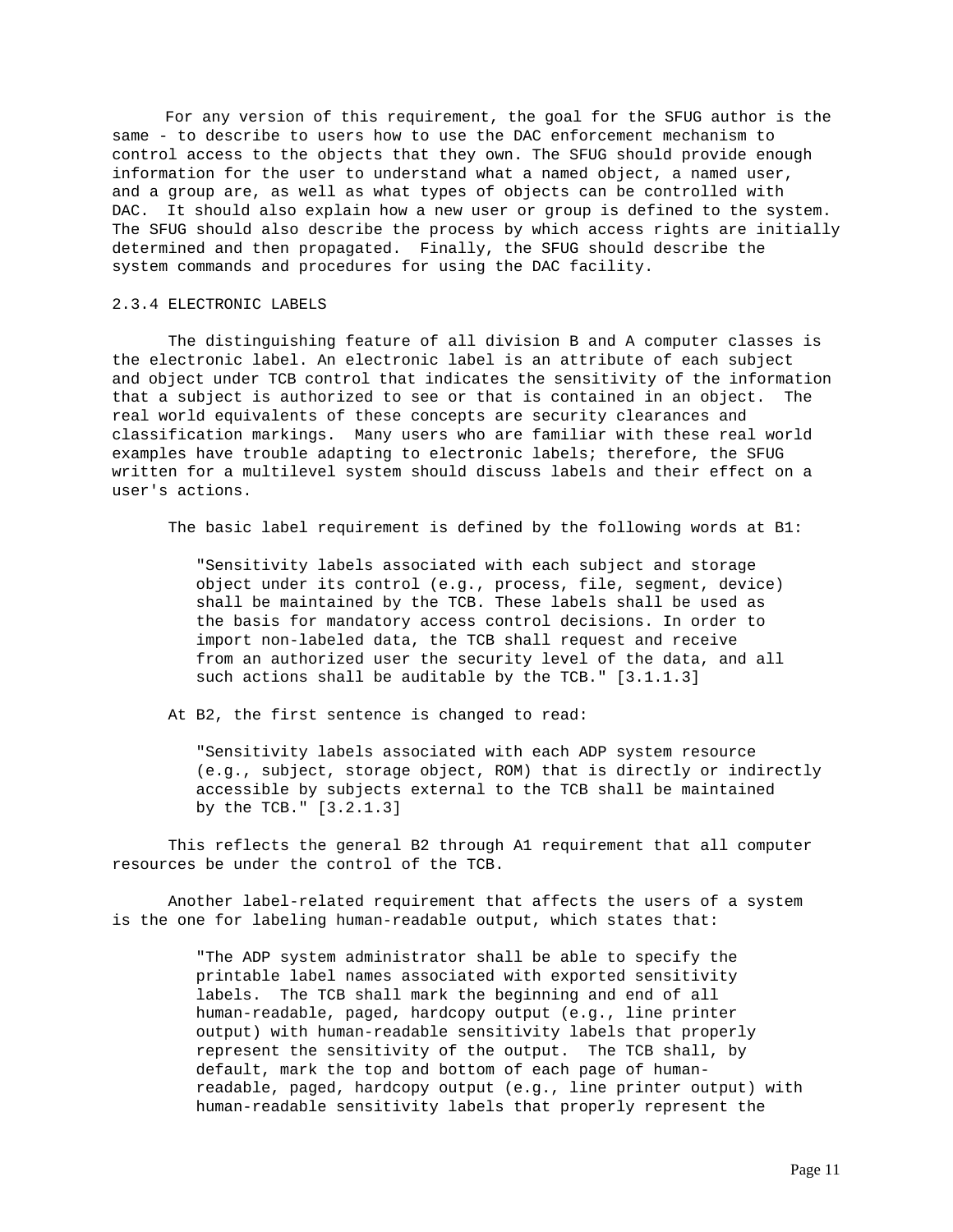overall sensitivity of the output or that properly represent the sensitivity of the information on the page. The TCB shall, by default and in an appropriate manner, mark other (forms of human-readable output (e.g., maps, graphics) with human readable sensitivity labels that properly represent the sensitivity of the output. Any override of these marking defaults shall be auditable by the TCB." [3.1.1.3.2.3]

The above requirement is the same for classes B1 through A1.

 These two requirements, for subject sensitivity labels and labeled human-readable output, apply to any multilevel system; therefore, the SFUG for all B and A level systems should, at the least, explain:

- . How labels are attached to subjects and objects,
- . The relationship between the "clearance" that a user has and the label that is associated with a particular computer session, and
- . The reason for job and page labels on printed output and terminal or window labels on computer displays (as well as cautions about disabling the display of such labels).

 The last requirement that affects users is one for subject sensitivity labels that requires that:

> "The TCB shall immediately notify a terminal user of each change in the security level associated with that user during an interactive session. A terminal user shall be able to query the TCB as desired for a display of the subject's complete sensitivity label." [3.2.1.3.3]

 The above requirement applies to classes B2 through A1; therefore, the SFUG for these systems should explain the mechanism used to notify a user of a security level change.

2.3.5 MANDATORY ACCESS CONTROL FACILITY

 Closely associated with, but separate from, the requirement for labels is the requirement for mandatory access control (MAC). MAC refers to the set of rules that control a subject's access to an object based on the label attached to each.

The MAC facility is first defined by the B1 MAC requirement that:

 "The TCB shall enforce a mandatory access control policy over all subjects and storage objects under its control (e.g., processes, files, segments, devices). These subjects and objects shall be assigned sensitivity labels that are a combination of hierarchical classification levels and non hierarchical categories, and the labels shall be used as the basis for mandatory access control decisions. The TCB shall be able to support two or more such security levels. The following requirements shall hold for all accesses between subjects and objects controlled by the TCB: A subject can read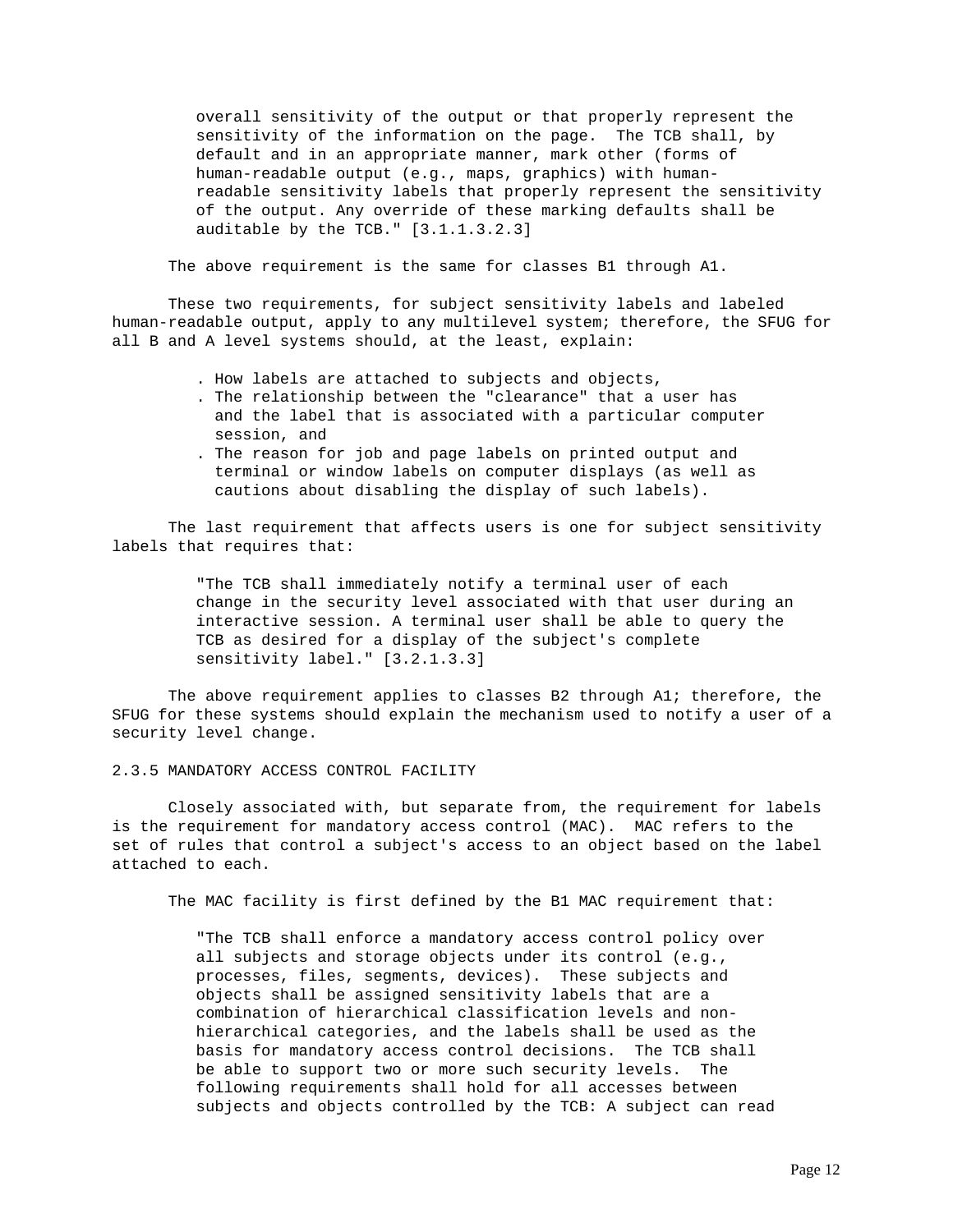an object only if the hierarchical classification in the subject's security level is greater than or equal to the hierarchical classification in the object's security level and the non hierarchical categories in the subject's security level include all the non-hierarchical categories in the object's security level. A subject can write an object only if the hierarchical classification in the subject's security level is less than or equal to the hierarchical classification in the object's security level and all the non-hierarchical categories in the subject's security level are included in the non-hierarchical categories in the object's security level. Identification and authentication data shall be used by the TCB to authenticate the user's identity and to ensure that the security level and authorization of subjects external to the TC8 that may be created to act on behalf of the individual user are dominated by the clearance and authorization of that user." [3.1.1.4]

 For classes B2 through A1, the requirement is enhanced to reflect the pervasive TCB control required by these higher classes. (The bold type in the following quote shows the additional wording, while the struck-out type shows the phases deleted.)

> "The TCB shall enforce a mandatory access control policy over all resources (i.e., subjects, storage objects, and 1/0 devices) that are directly or indirectly accessible by subjects external to the TCB. These subjects and objects shall be assigned sensitivity labels that are a combination of hierarchical classification levels and non-hierarchical categories, and the labels shall be used as the basis for mandatory access control decisions. The TCB shall be able to support two or more such security levels. The following requirements shall hold for all accesses between all subjects external to the TCB and all objects directly or indirectly accessible by these subjects: A subject can read an object only if the hierarchical classification in the subject's security level is greater than or equal to the hierarchical classification in the object's security level and the non-hierarchical categories in the subject's security level include all the non-hierarchical categories in the object's security level. A subject can write an object only if the hierarchical classification in the subject's security level is less than or equal to the hierarchical classification in the object's security level and all -the non hierarchical categories in the subject's security level are included in the non-hierarchical categories in the object's security level. Identification and authentication data shall be used by the TCB to authenticate the user's identity and to ensure that the security level and authorization of subjects external to the TCB that may be created to act on behalf of the individual user are dominated by the clearance and authorization of that user." [3.2.1.4]

 Because the TCB, rather than the user, controls the actual interaction between the labels of subjects and objects, the SFUG only needs to explain to users how MAC constrains their actions. This discussion is probably most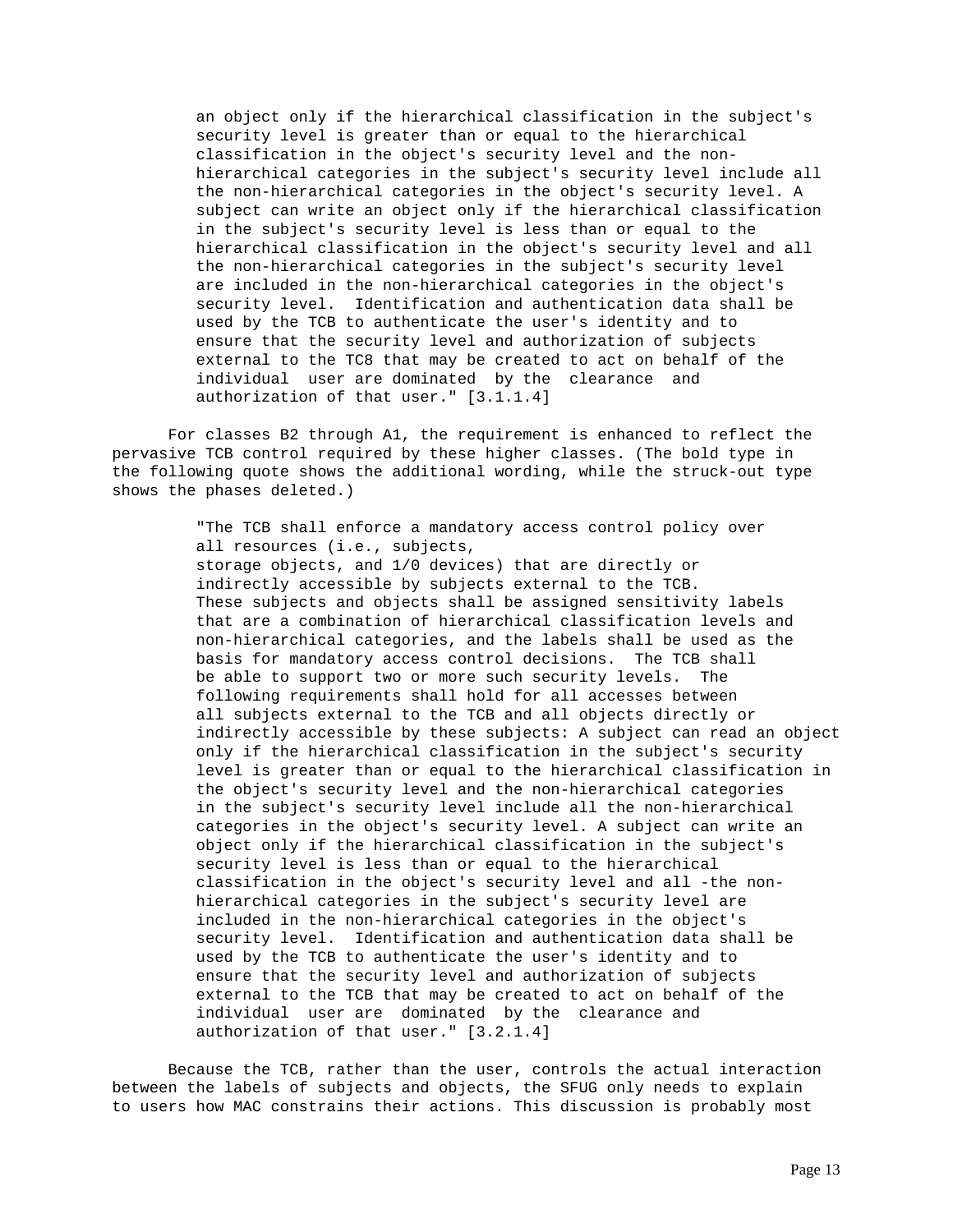natural under the section that addresses the technical security policy. In most cases, a user can have only one effect on the MAC policy-to change the label for a session, which is already described under either the discussion of identification and authentication or labels.

# 2.3.6 TRUSTED FACILITY MANAGEMENT

Beginning at B2, there is a TCSEC requirement that:

 "The TCB shall support separate operator and administrator functions." [3.2.3.1.4]

 This mandates a separation of duties in the administration of computer systems that are supposed to be protecting information. This corresponds to the natural separation of duties found in most human activity. Although this is not a requirement until B2, many sites that are concerned about security are instituting programs `rvhere the responsibility for security administration of the computer system is centralized in a person with the title of computer, or information system, security officer (CSO or ISS0, respectively). Whether the computer system being described in the SFUG satisfies the trusted facility management requirement or not, the author of the SFUG for that system may want to postulate the existence of such a position to represent the entity that is responsible for security issues that are outside the control of the users. This both allows the SFUG to be written in a more active voice and simplifies the job of conveying distinctions between user security responsibilities and site management security responsibilities.

#### 3. EXAMPLES OF SFUG PRESENTATION STYLES

 This chapter presents two sample stand-alone SFUGs to show what could go into a SFUG and possibly give the reader some ideas for organizing a system specific SFUG. The actual contents and organization of a real SFUG will be different to reflect the specific mechanisms of the individual system and the organization of the rest of the system documentation. The first example uses a feature-oriented style presentation, while the second shows a taskoriented style.

 In addition to these generic examples, the reader may find it helpful to review the SFUGs of previously evaluated systems to see what worked for them. Entries 2 through 16 in the bibliography list the Final Evaluation Reports (FERs) for products on the Evaluated Products List that had published FERs at the time this guideline was printed. Each entry is annotated with the document(s) identified in the FER as satisfying the SFUG requirement for that product.

#### THE FEATURE-ORIENTED SFUG

 At a high level, the feature-oriented example SFUG is arranged in the following fashion:

1. INTRODUCTION TO THE SFUG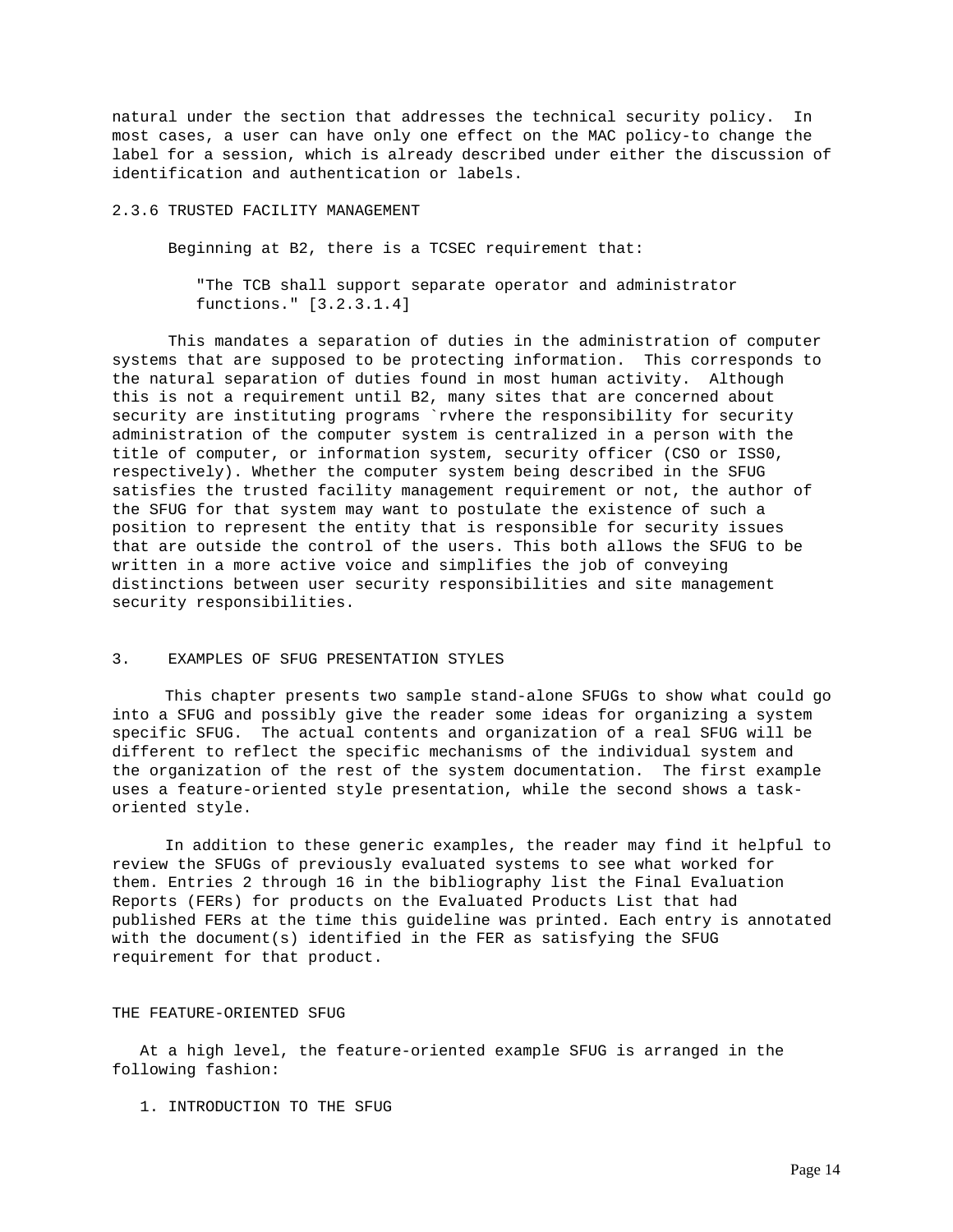- 2. SYSTEM SECURITY OVERVIEW
	- 2.1 SYSTEM PHILOSOPHY OF PROTECTION
	- 2.2 DEFINITION OF TERMS AND SERVICES
	- 2.3 THE INFORMATION SYSTEM SECURITY OFFICER
	- 2.4 USER SECURITY RESPONSIBILITIES
- 3. SECURITY-RELATED COMMANDS FOR USERS
	- 3.1 USER IDENTIFICATION AND AUTHENTICATION
		- 3.1.1 Trusted Path
		- 3.1.2 Logging On to the System
		- 3.1.3 Password Considerations
		- 3.1.4 Changing Group Membership
		- 3.1.5 Changing Current MAC Authorizations
		- 3.1.6 Logging Off of the System
		- 3.1.7 I&A Errors and Their Causes
	- 3.2 DISCRETIONARY ACCESS CONTROL FACILITIES
		- 3.2.1 Setting DAC on Named Objects
		- 3.2.2 Default DAC Protection
		- 3.2.3 DAC Groups
		- 3.2.4 DAC Errors and Their Causes
	- 3.3 MANDATORY ACCESS CONTROL FACILITIES
		- 3.3.1 Printing Labeled Objects
		- 3.3.2 Accessing Single-Level Devices
		- 3.3.3 Accessing Multilevel Devices
		- 3.3.4 Downgrading Labeled Objects
		- 3.3.5 MAC Errors and Their Causes
	- 3.4 OBJECT MANIPULATION FACILITIES
		- 3.4.1 Object Creation, Reuse, and Deletion
		- 3.4.2 Importing Machine-Readable Objects
		- 3.4.3 Exporting Machine-Readable Objects
		- 3.4.4 Determining the Properties of Objects
		- 3.4.5 Object Manipulation Errors and Their Causes

The annotated outline follows.

#### 1. INTRODUCTION TO THE SFUG

 This part of the SFUG should identify what the SFUG is, who it is written for, what it will cover, and where to go for more information, if needed.

# 2. SYSTEM SECURITY OVERVIEW

 This section provides the background on the overall operation of the security controls in the system so that users can then understand the options and actions of individual security-relevant commands.

## 2.1 SYSTEM PHILOSOPHY OF PROTECTION

 This section should describe the general environment for which the system is designed and briefly explain how this environment motivates the approach to protecting information stored in the system. The purpose of this section is to lay the foundation for the user's understanding of the system's security features, with later sections detailing what specific security services are available and when and how to use them.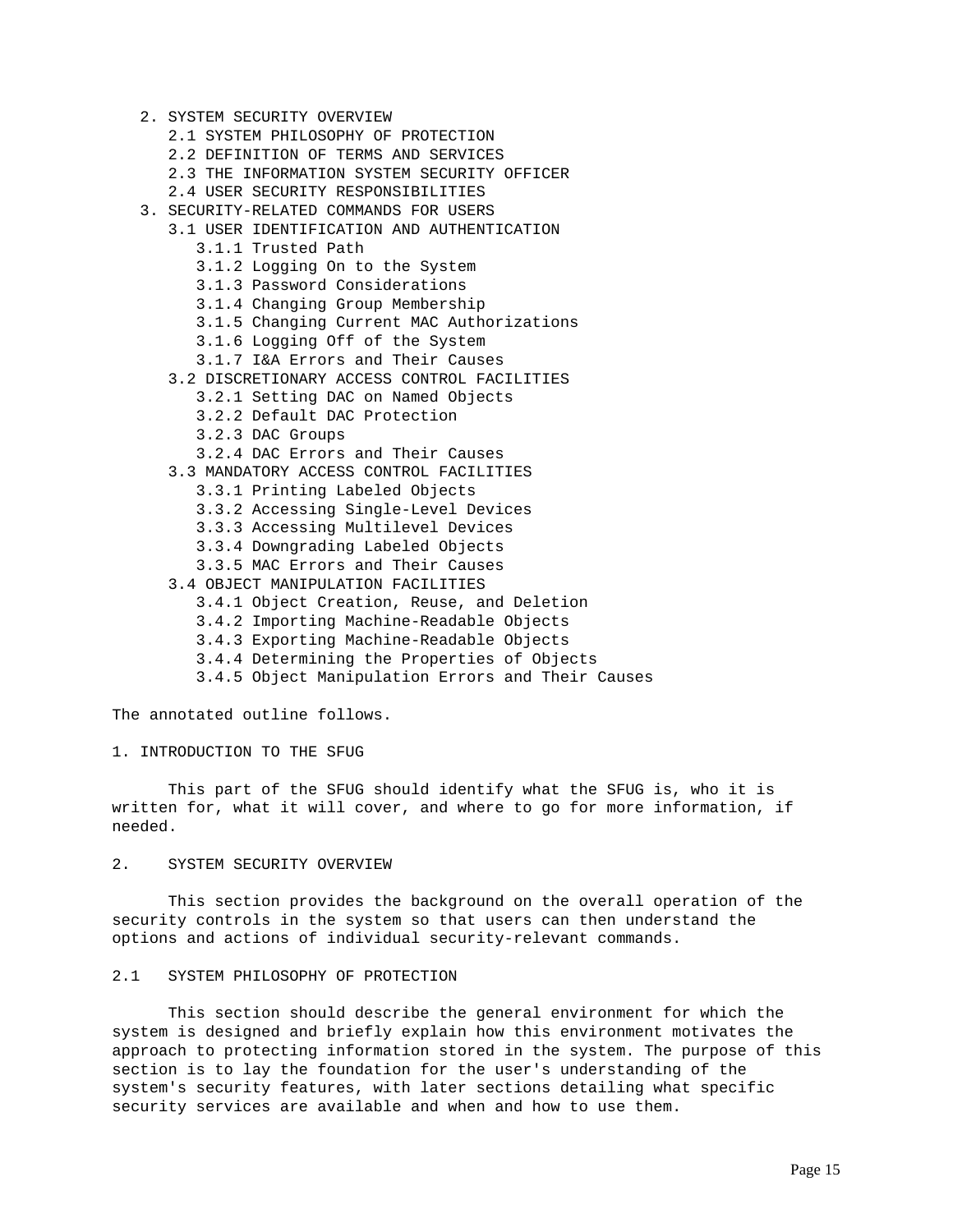#### 2.2 DEFINITION OF TERMS AND SERVICES

 This section should first introduce the terms that will be used to describe the security services available in the system and then proceed to introduce those services, without detailing exactly how they are used. Recommended topics for this section are:

- . An explanation of the general concepts of subjects and objects, followed by the identification of the subjects and objects in the system.
- . An explanation of object reuse and its role in protecting information in the system.
- . An explanation of the components of the l&A (identification and authentication) process (e.g., user-id, password, or smartcard) in the system and the importance of l&A to system security.
- . An explanation of DAC, groups, privileges, protection bits/ACLs, and any other terms and concepts related to the system's DAC policy, followed by a description of how the DAC policy applies to the systern subjects and objects.
- . An explanation of MAC, security labels, sensitivity levels, categories, authorizations, and any other terms and concepts related to the system's MAC policy, followed by a description of how the MAC policy applies to the system subjects and objects.

# 2.3 THE INFORMATION SYSTEM SECURITY OFFICER

 This section discusses the role of the Information System Security Officer (ISSO) in maintaining the security of the system. It can also explain which problems should be reported to the ISSO and which should be reported to the system administrator (if the roles are separate). If the format of the SFUG allows it, this section could have space for sitespecific notes on the ISSO/user relationship.

# 2.4 USER SECURITY RESPONSIBILITIES

 This section discusses the user's responsibilities with respect to properly using the system security features. This would optimally be a tutorial that teaches effective use of the system security services, but any presentation that relates the security services to the user's day-to-day use of the system is appropriate. Some issues that might be addressed are:

- . Authentication token (e.g., password or smartcard) protection.
- . Warnings about leaving a terminal unattended.
- . Procedures for "locking" a process when the terminal must be left unattended, but logged in.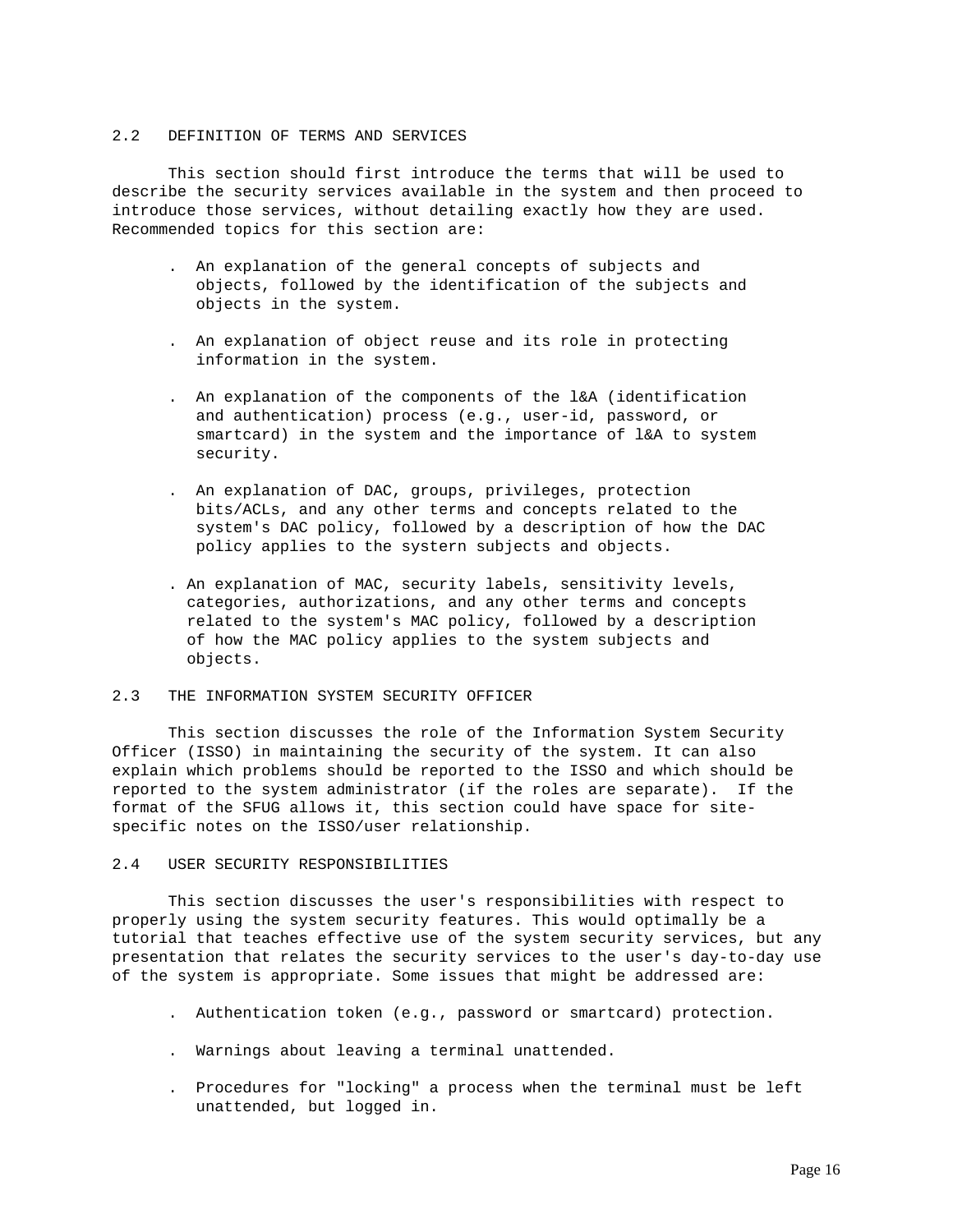- . Default DAC access for named objects (e.g., files andkdirectories).
- . Cautions about using programs that are not part of the standard system configuration (e.g., utilities or applications that have not been reviewed and tested by the system administrator(s)).
- . Cautions about the effect of network access on system and data security.

#### 3. SECURITY-RELATED COMMANDS FOR USERS

 This section comprises the majority of the SFUG since it describes in detail the commands and procedures for actually using the system.

#### 3.1 USER IDENTIFICATION AND AUTHENTICATION

 This section should step through the procedures for logging on to and off of the system and for manipulating privileges and participation in the system. Additionally, any of the errors that might occur during the use of these commands and the corrective actions should be described here.

## 3.1.1 Trusted Path

 In B2 and above systems, the first thing that a user will have to do to logon is establish a trusted path between his terminal and the system TCB. This section should describe that process. For B3 and A1 systems, this trusted path is available for any direct interaction between the TCB and the user; therefore, in-session invocation of the trusted path and its effects on currently executing processes should be described here.

## 3.1.2 Logging On to the System

 The procedure for logging on to the system should be described. If the system has MAC, the procedures for logging on with specific, non-default authorizations should be described.

## 3.1.3 Password Considerations

 The procedures and commands for setting, changing, and protecting passwords should be described.

## 3.1.4 Changing Group Membership

 In systems with the concept of DAC groups, the mechanisms for users to specify the group membership(s) that should be used in making DAC access decisions (if such capability is present) should be described.

#### 3.1.5 Changing Current MAC Authorizations

 In systems with MAC, if the user can change their current authorization level and category set without logging off, the mechanism and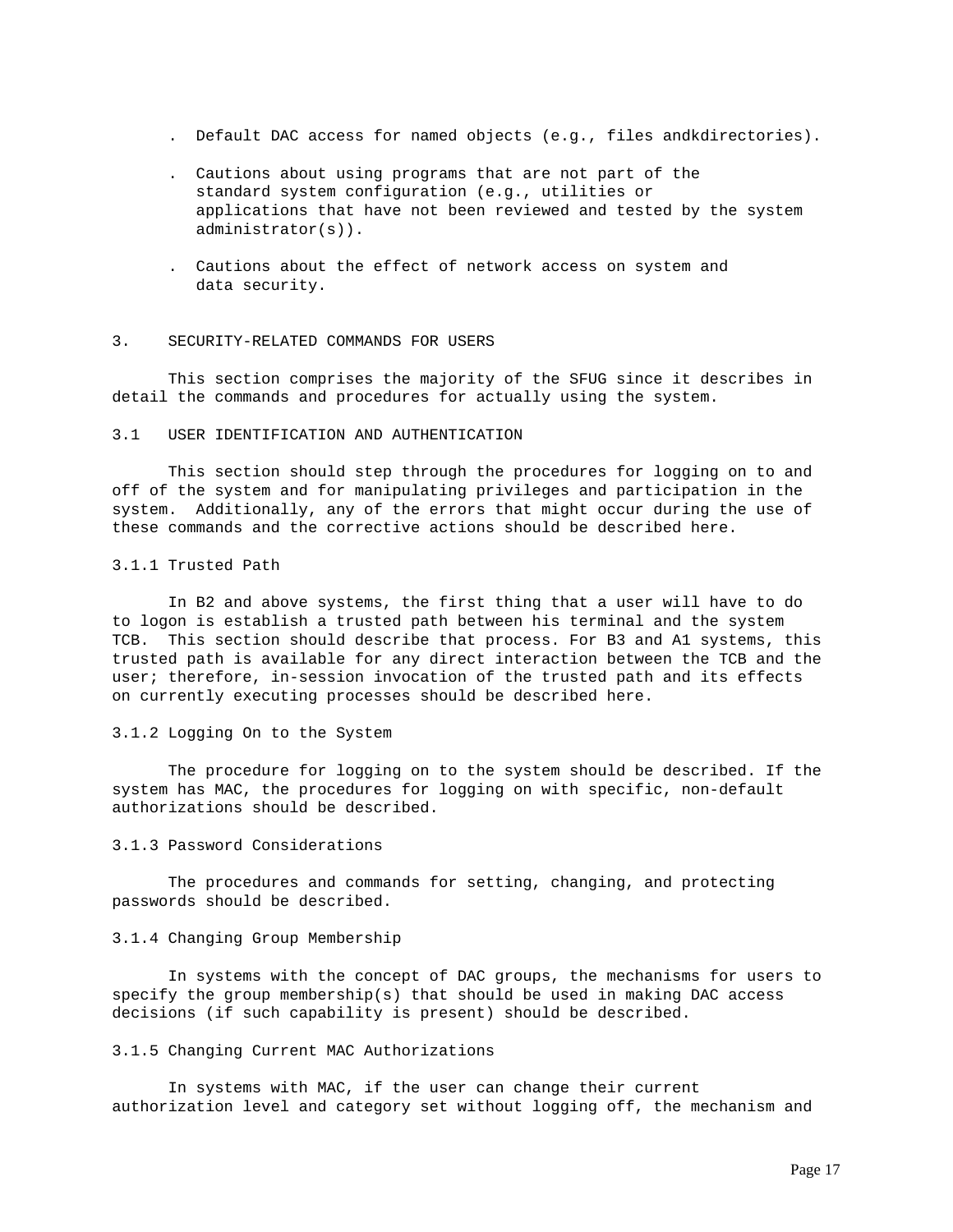procedure should be described.

### 3.1.6 Logging Off of the System

The command or procedure for logging off the system should be described.

#### 3.1.7 I&A Errors and Their Causes

 The possible error messages that can occur when I&A commands are improperly invoked should be noted and the correct or expected inputs should be explained.

# 3.2 DISCRETIONARY ACCESS CONTROL FACILITIES

 This section should describe the DAC-related commands and procedures for the system. This section will be present in some form at all levels of the criteria.

## 3.2.1 Setting DAC on Named Objects

 This section should describe how users can set the discretionary access permissions, and what the permissions mean, for the different types of named objects in the system.

## 3.2.2 Default DAC Protection

 The means for determining and setting the default discretionary access controls on user controlled or owned named objects should be described.

# 3.2.3 DAC Groups

 When the capability exists for users to define groups of users for the purpose of DAC, the mechanisms for defining these groups should be described.

## 3.2.4 DAC Errors and Their Causes

 The possible error messages that can occur when DAC commands are improperly invoked should be noted and the correct or expected inputs should be explained.

# 3.3 MANDATORY ACCESS CONTROL FACILITIES

 This section is for systems in the B and A classes. It describes the commands that a general user will need for dealing with labeled objects.

# 3.3.1 Printing Labeled Objects

 This section describes the mechanism for printing or otherwise producing non-electronic versions of labeled objects. Of specific interest is the mechanism that would be used for overriding the default printing of the object's label in human- readable form. The description of this capability could be accompanied by a discussion of the security considerations that go with its use.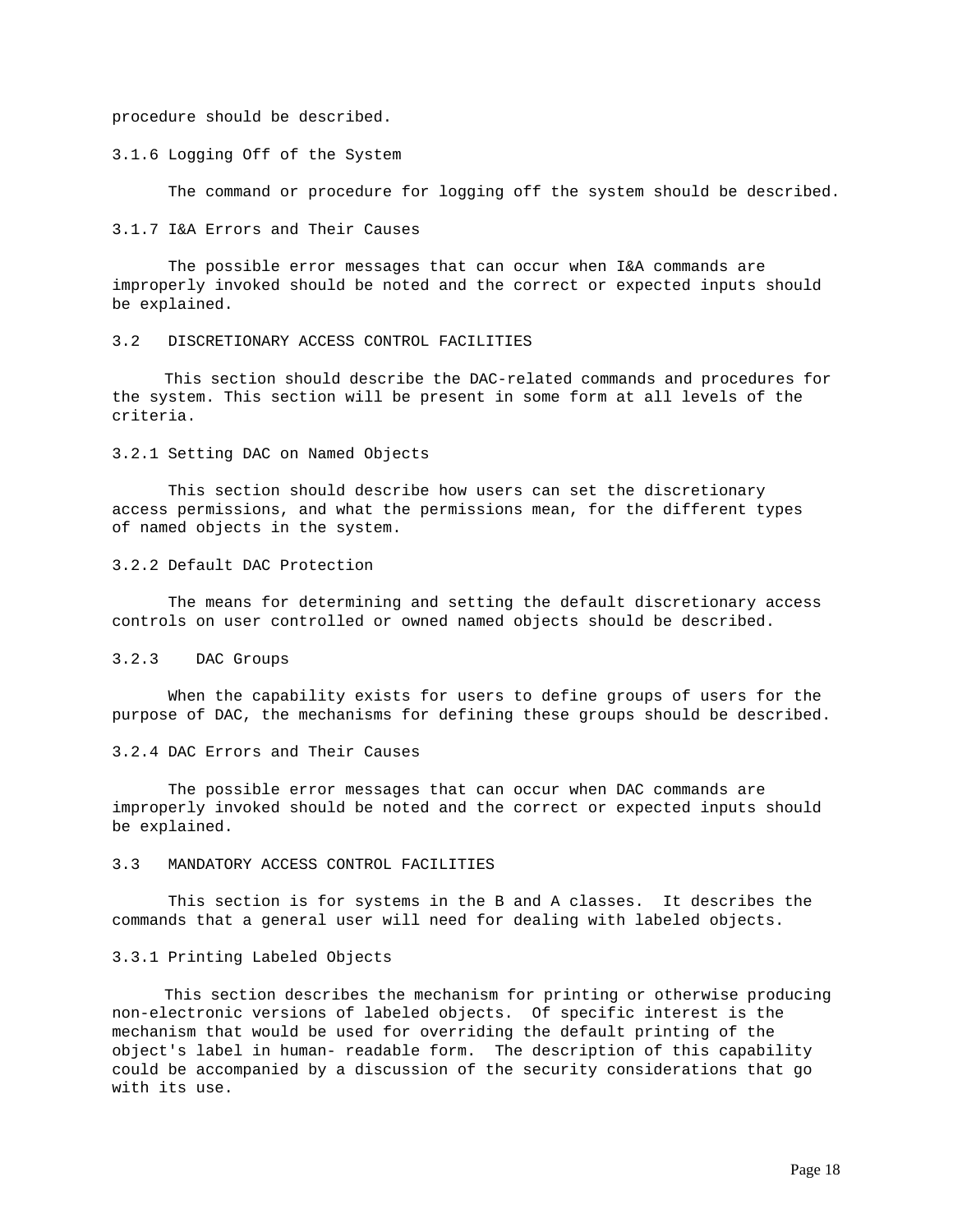# 3.3.2 Accessing Single-Level Devices

 This section should discuss the constraints on the use of single-level devices in the presence of multiple authorization levels. For example, this section could discuss how the TCB determines a user's access to a single-level device based on the user's authorization level.

### 3.3.3 Accessing Multilevel Devices

 This section should discuss the rules for the interaction between users at multiple authorization levels and multilevel devices.

#### 3.3.4 Downgrading Labeled Objects

 Although it is not a part of TCSEC evaluations, if the system offers an object downgrade facility that is available to the target audience of the SFUG, this facility and cautions on its proper use should be described.

## 3.3.5 MAC Errors and Their Causes

 The possible error messages that can occur when MAC commands are improperly invoked should be noted and the correct or expected inputs should be explained.

# 3.4. OBJECT MANIPULATION FACILITIES

 This section should discuss the commands and mechanisms available for dealing with objects.

#### 3.4.1 Object Creation, Reuse, and Deletion

 This section should discuss how the system creates, reuses, and deletes user visible objects. Any commands which allow the creation of user owned objects (e.g., mailboxes or blank files) should be described. The information on object reuse should be for informational purposes only, since all C2 and above systems are required to do object reuse without user intervention. For systems with MAC, this section should describe how sensitivity labels and discretionary access lists are assigned to an object.

#### 3.4.2 Importing Machine-Readable Objects

 The mechanisms for a user to introduce a machine-readable object into the system from an external source (e.g., tape, removable diskette, or network) and assign discretionary and mandatory access control properties to it should be described if such a facility exists.

#### 3.4.3 Exporting Machine-Readable Objects

 The mechanisms for a user to export a machine readable object from the system to an external source (e.g., tape, removable diskette, or, network), along with its discretionary and mandatory access control properties, should be described if such a facility exists.

3.4.4 Determining the Properties of Objects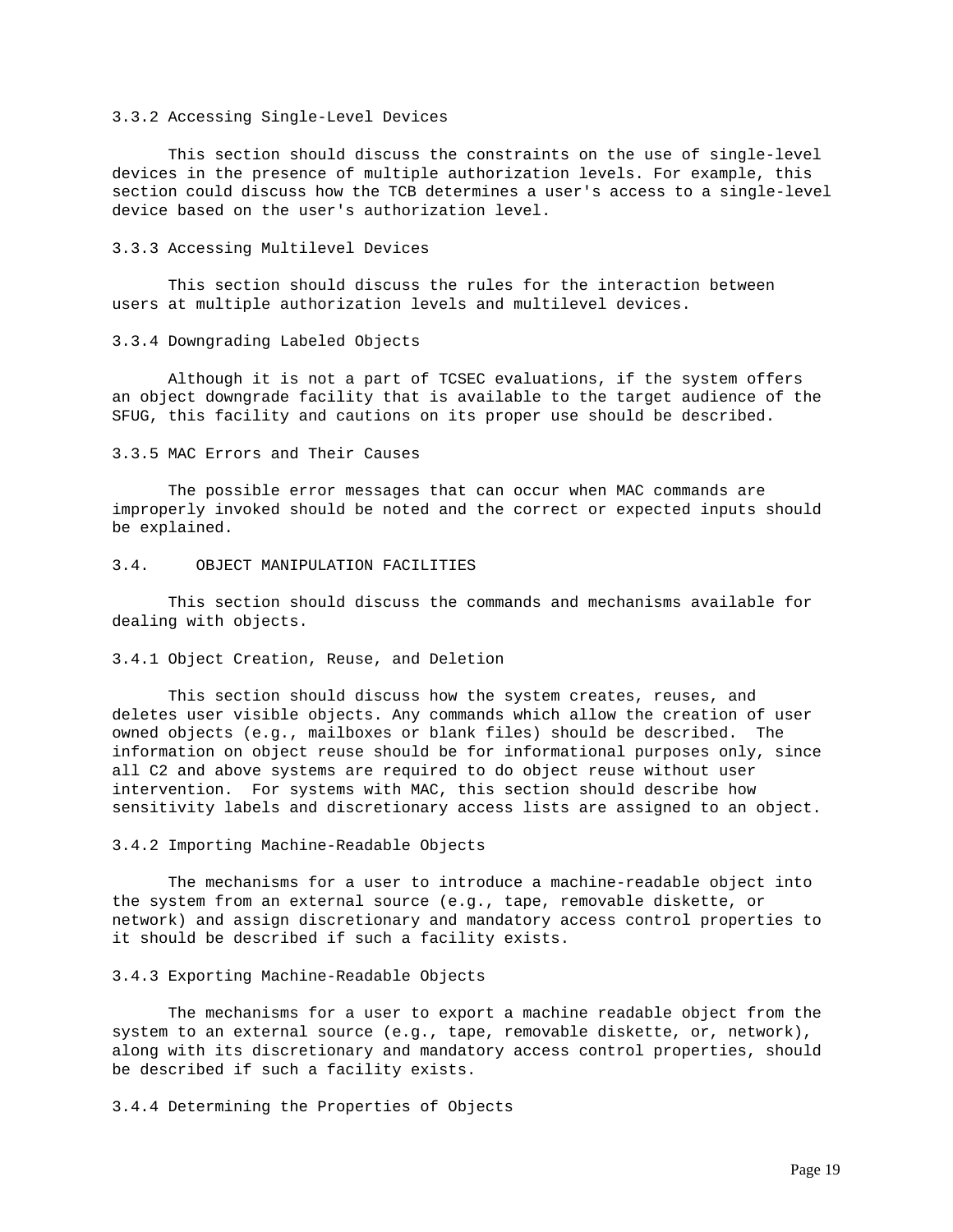The commands or mechanisms for determining the discretionary and mandatory access control properties of an object should be described.

3.4.5 Object Manipulation Errors and Their Causes

 The possible error messages that can occur when object manipulation commands are improperly invoked should be noted and the correct or expected inputs should be explained.

THE TASK-ORIENTED SFUG

At a high level, the task-oriented example SFUG is arranged in the following fashion:

- 1. INTRODUCTION TO THE SFUG 2. SYSTEM SECURITY OVERVIEW 2.1 SYSTEM PHILOSOPHY OF PROTECTION 2.2 DEFINITION OF TERMS AND SERVICES 2.3 THE SYSTEM SECURITY OFFICER 2.4 USER SECURITY RESPONSIBILITIES 3. SECURITY-RELATED COMMANDS FOR USERS 3.1 SYSTEM ACCESS 3.1.1 Session Initiation 3.1.2 Changing the Session Profile 3.1.3 Changing the User Profile 3.1.4 Potential Access Problems and Solutions 3.2 ACCESS CONTROL FACILITIES 3.3 PROTECTING REMOVABLE OBJECTS
	- 3.4 LOGGING SECURITY-RELEVANT EVENTS

The annotated outline follows.

1. INTRODUCTION TO THE SFUG

 This part of the SFUG should identify what the SFUG is, who it is written for, and what it will cover. It might also explain where the SFUG fits in with the rest of the user documentation. If appropriate, it can also describe the relationship between the SFUG and the TFM.

2. SYSTEM SECURITY OVERVIEW

 This section provides the background on the overall operation of the security controls in the system so that users can then understand the options and actions of individual security-relevant commands.

## 2.1 SYSTEM PHILOSOPHY OF PROTECTION

 This section should describe the general environment for which the system is designed and briefly explain how this environment motivates the approach to protecting information stored in the system. The purpose of this section is to lay the foundation for the user's understanding of the system's security features, with later sections detailing what specific security services are available and when and how to use them.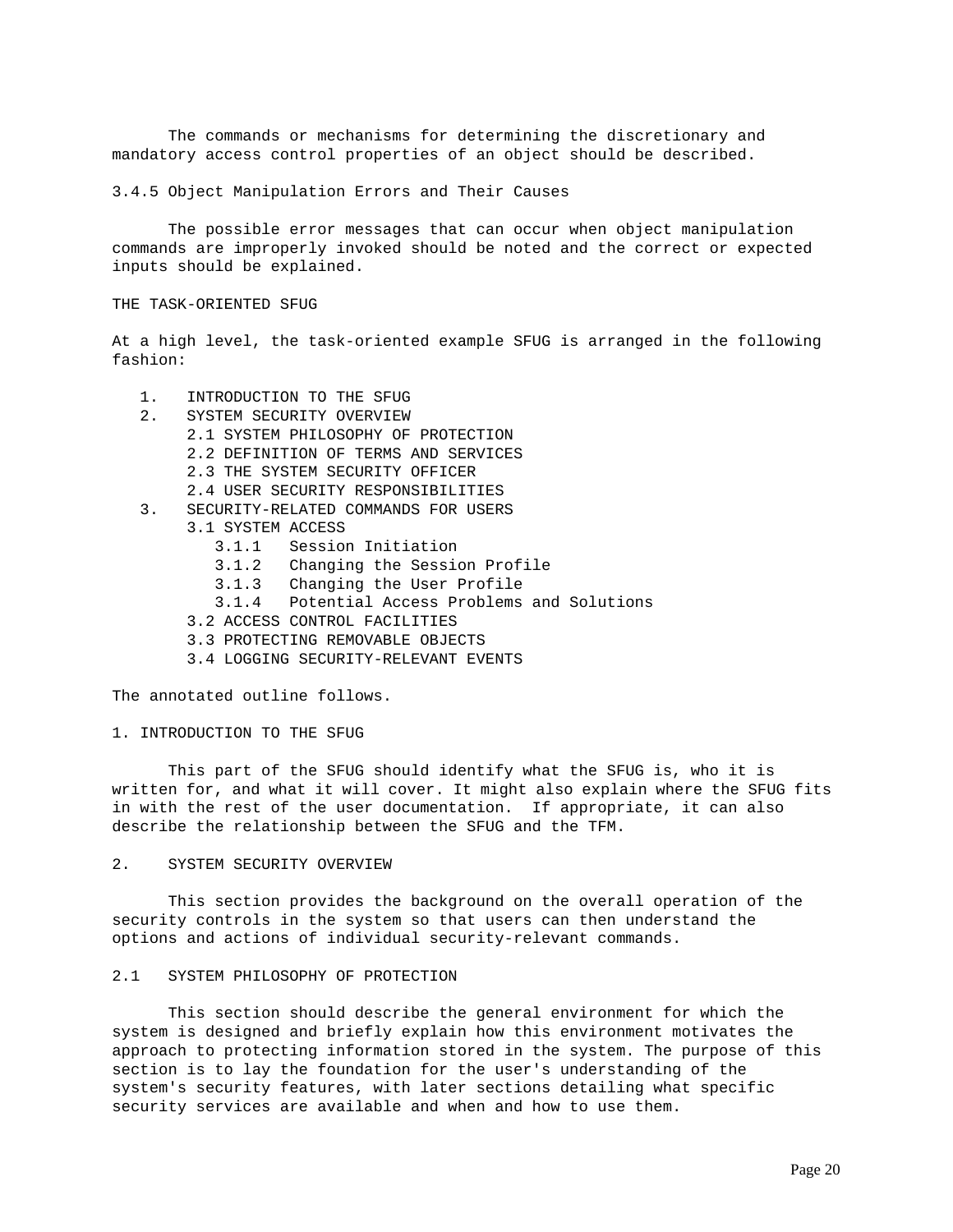#### 2.2 DEFINITION OF TERMS AND SERVICES

 This section should first introduce the terms that will be used to describe the security services available in the system and then proceed to introduce those services, without detailing exactly how they are used. Recommended topics (and the criteria classes for.which they are relevant) for this section are:

- . An explanation of the general concepts of subjects and objects, followed by the identification of the subjects and objects in the system.
- . An explanation of object reuse and its role in protecting information in the system.
- . An explanation of the components of the I&A (identification and authentication) process (e.g., user-id, password, or smartcard) in the system and the importance of I&A to system security.
- . An explanation of DAC, groups, privileges, protection bits/ACLs (access control lists), and any other terms and concepts related to the system's DAC policy, followed by a description of how the DAC policy applies to the system subjects and objects.
- . An explanation of MAC, security labels, sensitivity levels, categories, authorizations, and any other terms and concepts related to the system's MAC policy, followed by a description of how the MAC policy applies to the system subjects and objects.

#### 2.3 THE INFORMATION SYSTEM SECURITY OFFICER

 This section discusses the role of the information system security officer (ISSO) in maintaining the security of the system. It can also explain which problems should be reported to the ISSO and which should be reported to the system administrator (if the roles are separate). If the format of the SFUG allows it, this section could have space for sitespecific notes on the ISSO/user relationship.

# 2.4 USER SECURITY RESPONSIBILITIES

 This section discusses the user's responsibilities with respect to properly using the system security features. This would optimally be a tutorial that teaches effective use of the system security services, but any presentation that relates the security services to the user's day-to-day use of the system is appropriate. Some issues that might be addressed are:

- . Authentication token (e.g., password or smartcard) protection.
- . Warnings about leaving a terminal unattended.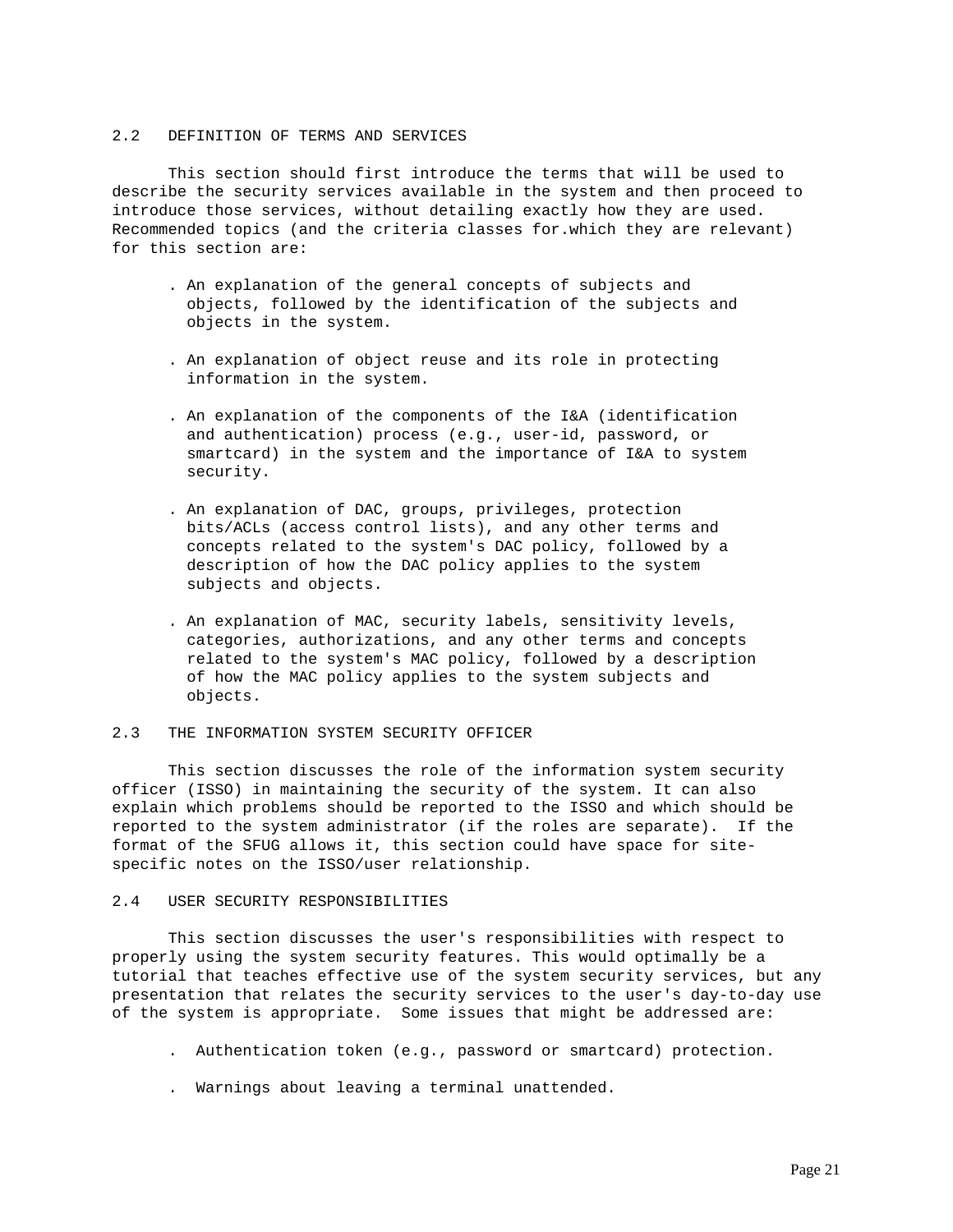- . Procedures for "locking" a process when the terminal must be left unattended, but logged in.
- . Default DAC access for named objects (e.g., files and directories).
- . Cautions about using programs that are not part of the standard system configuration (e.g., utilities or applications that have not been reviewed and tested by the system administrator(s)).
- . Cautions about the effect of network access on system and data security.

#### 3. SECURITY-RELATED COMMANDS FOR USERS

 This section comprises the majority of the SFUG since it describes in detail the commands and procedures for actually using the system. It should describe both the usage of the commands and reemphasize their role as tools to protect information stored on the system. For example, this part might consist of command reference pages (e.g., UNIX "man" pages) grouped by subject, possibly with a brief introduction at the beginning of each subject area. Alternatively, this section could contain general descriptions of the operation and options of individual commands or groups of commands, along with pointers to the detailed documentation of the invocation sequence(s) for the commands.

# 3.1 SYSTEM ACCESS

 This section should explain the procedures for logging on and off the system. It should also discuss how the TCB assigns privileges and authorizations during the login process and how the user can change them during the session (if the system allows in-session changes). This section might also discuss how users can prevent and detect compromise of their accounts. For systems that provide trusted path during a session, this section of the SFUG should describe the mechanism for invoking the trusted path and the effect of the invocation on the currently running process. Finally, the errors that might occur during the use of these commands and corrective actions should be described here.

# 3.1.1 Session Initiation

 This section should describe the procedures that a user goes through to establish a session with the system. In B2 and above systems, this discussion will start by describing how a user establishes a trusted path between the terminal and the TCB. For any system, it will discuss the procedure for presenting the identification and authentication tokens (typically a user-id and password) to the system so that the system can establish a subject to act on behalf of the user. When the Iogin process provides the means for overriding the default group/project and subject sensitivity level, the use of these options should be described.

# 3.1.2 Changing the Session Profile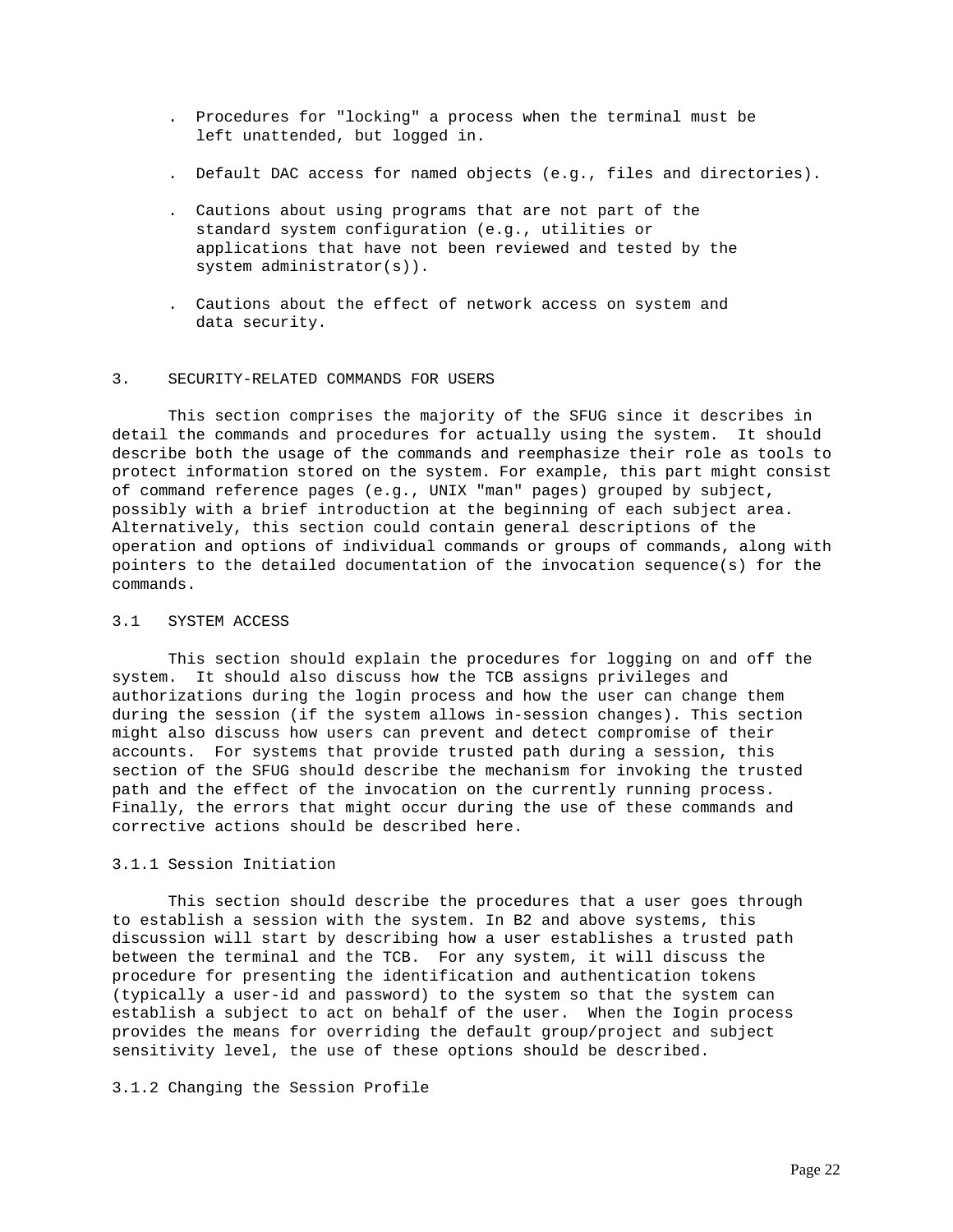When the system provides the facilities for the user to dynamically modify his or her group/project participation and/or subject sensitivity level, this section should describe them.

#### 3.1.3 Changing the User Profile

 Many systems have the concept of a user profile, which contains the default settings for the creation of a user subject. Although it may actually be maintained separately, the user password is logically part of this profile. This section should provide information on how to modify the parts of the user profile over which the user has control. At a minimum, this section should show how the user can change his or her password (for systems where the password is the authentication token).

## 3.1.4 Potential Access Problems and Solutions

 This section should discuss the possible problems that a user could encounter when logging into the system or modifying session and user profiles. This section could be organized as a troubleshooting guide, where each problem and its potential solution(s) is presented in a table format.

# 3.2 ACCESS CONTROL FACILITIES

 This section describes the commands available to a user for managing the objects under his or her control. The major issue confronting the SFUG author in this section is how to organize the commands. Two possible options are:

- . By security' policy functionality, i.e., all commands that manipulate MAC attributes, DAC attributes, exportation to devices, labeled human-readable output etc.
- . By target object class, i.e., all security-relevant commands that manipulate files, directories, printers, tape drives, interprocess communication, floppy disks, etc.

 Experience during previous evaluations indicates that the second option more closely matches the needs of the user, since it is closer to the organization expected when trying to search for a specific command to do a specific job.

## 3.3 PROTECTING REMOVABLE OBJECTS

 This section should discuss some of the basic actions that a user should take to ensure that the data contained in hardcopy or external storage form is protected as fully as when it is on the computer system. In a site-specific SFUG, this section could be an even stronger statement regarding the site's procedures for protecting information once it leaves the system.

#### 3.4 LOGGING SECURITY-RELEVANT EVENTS

 In some systems, it may be possible for users to do limited auditing on the objects over which they have control. In these cases, the commands available to the user for this purpose should be described.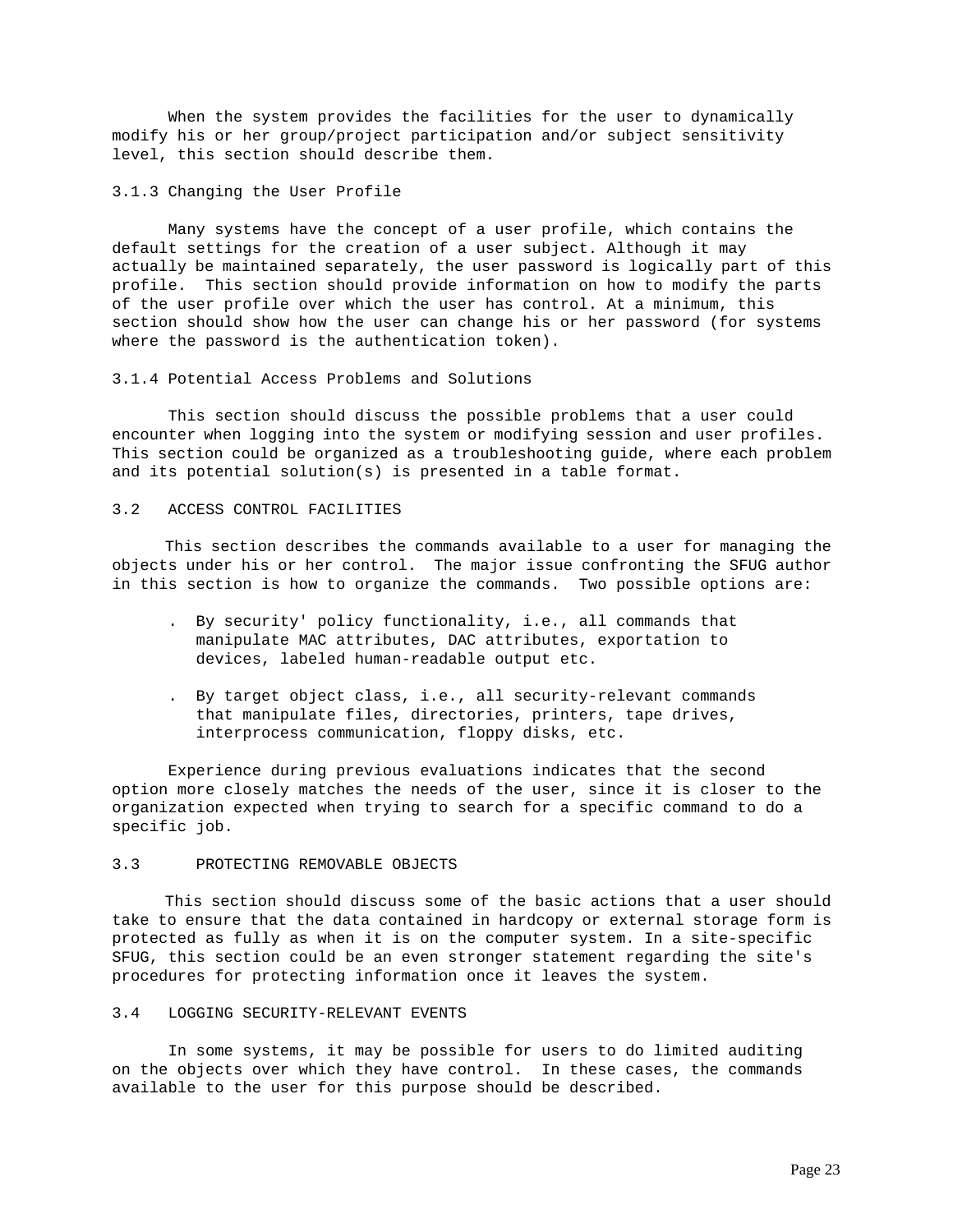#### BIBLIOGRAPHY

- 1. DoD Trusted Computer System Evaluation criteria, Natonal Computer Security Center, DoD 5200.28-STD, 1985.
- 2. American Telephone and Telegraph System V/MLS Release 1.1.2 Running on UNIX System V Release 3.1.1 (Final Evaluation Report), National Computer Security Center, CSC-EPL-89/003, October 1989.

 This FER identified the following four documents as the SFUG for this product:

- System V/MLS User's Guide and Reference Manual, August 1989,
- 630/MLS User's Guide, August 1989,
- 302 UNIX System V Programmer's Reference Manual, August 1989,
- UNIX System V User's Guide, August 1989.
- 3. Computer Associates International CA-ACF2/VM, Release 3.1 (Final Evaluation Report), National Computer Security Center, CSC-EPL-87/007, September 1987.
	- This FER identified the following four documents as the SFUG for this product:
	- Overview for CA-ACF2/""M Release 3.1, Publication Number AAG0042, Sept 1987,
	- General Information Manual for CA-ACF2/""M Release 3.1, PN AAG0033, 5ept1987,
	- New Features and Enhancements Manual for CA-ACF2NM Release 3.1, PN AAP0073, Sept 1987,
	- User's Guide for CA-ACF2NM Release 3.1, PN AAP0037, Sept 1987.
- 4. Computer Associates International Top Secret, Version 3.0 (Final Evaluation Report), DoD Computer Security Center, CSC-EPL-85/002,,- April 1985.

 This FER identified the following two documents as the SFUG for this product:

- TOP SECRET User's Guide, Document US-03, 1985,
- TOP SECRET TSS Reference Manual, Document TS-03, 1985.
- 5. Control Data Corporation Network Operating System Security Evaluation Package (Final Evaluation Report), National Computer Security Center, CSC-EPL-86/003, May 1986.

 This FER identified the following document as the SFUG for this product:

- NOS Version 2 Reference Set, Volume 2: Guide to System Usage, Section14, Publication Number 60459670, Revision D, 1986.
- 6. Digital Equipment Corporation VAX/VMS, Version 4.3 (Final Evaluation Report), National Computer Security Center, CSC-EPL-86/004, July 1986. This FER identified the following document as the SFUG for this product: - Guide to VAX/VMS System Security, Chapters 1-4, AA-Y51 0A-TE, AA-Y51 0A-Tl, VAX/VMS Version 4.2, July 1985.
- 7. Data General Corporation Advanced Operating System/Virtual Storage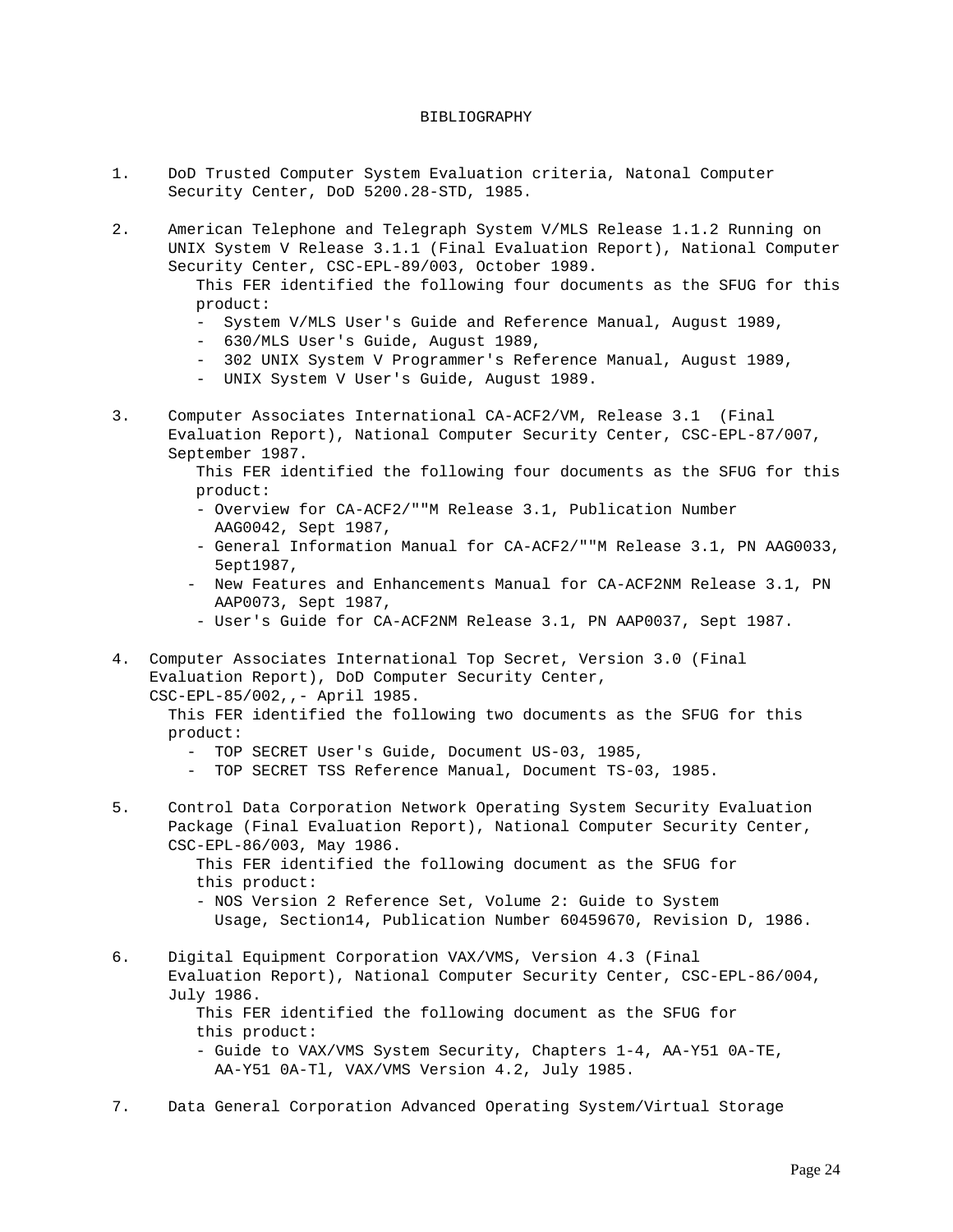(A 05/VS) (Final Evaluation Report), National Computer Security Center, CSC-EPL-89/001, February 1989. This FER identified the following two documents as the SFUG for this product: - Learning to Use Your AOS/VS System, Product Number 069-000031-02, November 1088, - AOS/VS System Calls Dictionary, Product Number 093-000241-03, September 1986. 8. Gould, Inc Computer Systems Division UTX/32S, Release 1.0 (Final Evaluation Report), National Computer Security Center, CSC-EPL-86/007, December 1986. This FER identified the following document as the SFUG for this product: - Using Gould UTX/325, Release 1.0, which is Volume 1 of Gould UTX/ 32S Document Set, Volume Order Number 323-005231-000, November 1986. 9. Hewlett Packard Commercial Systems Division MPE v/E (Final Evaluation Report), National Computer Security Center, CSC-EPL-88/01 0, October 1988. This FER identified the following document as the SFUG for this product: - MPE V/E Security and Account Structure User's Guide, Product Number 32033-90136, October 1988. 10. Honeywell MULTICS, MR1 1.0 (Final Evaluation Report), National Computer Security Center, CSC-EPL-85/003, June 1986. This FER identified the following document as the SFUG for this product: - Multics Programmers Reference Manual, Chapter 6, Order Number AG91-04,1986. 11. Honeywell SCOMP (Secure Communications Processor) STOP Release 2.1 (Final Evaluation Report), DoD Computer Security Center, CSC-EPL-85/001, September 1985. This FER identified the following document as the SFUG for this product: - SCOMP User's Reference Manual, STOP Release 2.1, November 1984. 12. International Business Machines Resource Access Control Facility (RACF), Version 1, Release 5 (Final Evaluation Report), DoD Computer Security Center, CSC-EPL-84/001, July 1984. This FER identified the following document as the SFUG for this product: - OS/VS2 MVS Resource Access Control Facility (RACF): General Information Manual, 5C28-0722-6, 1984. 13. International Business Machines Corporation VM/SP with RACF (Final Evaluation Report), National Computer Security Center, CSC-EPL-89/005, September 1989. This FER identified the following six documents as the SFUG for this product:

- "Part Three: For General Users" in Virtual Machine/System